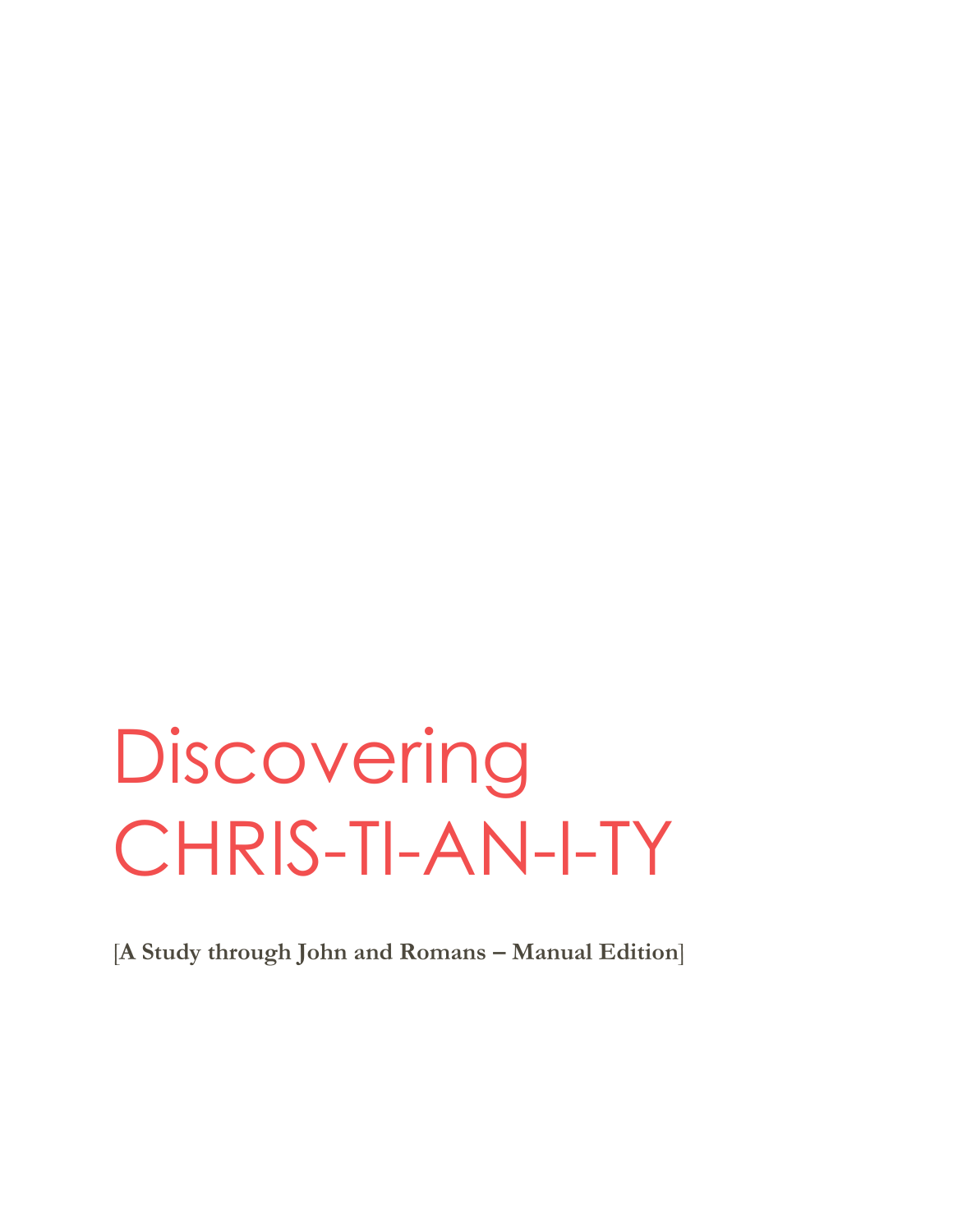### Reading Programme

| • Week One         | Read John 1-5                      | Who is Jesus?              |
|--------------------|------------------------------------|----------------------------|
| • Week Two         | Read Romans 1-3:20                 | What is Sin?               |
| • Week Three       | Read John 6-8 and Romans 3:21-5:21 | What is the Gospel?        |
| • Week Four        | Read John 9 and Romans 6-7         | What is Holiness?          |
| • Week Five        | Read John 10 and Romans 8          | What is Eternal Security?  |
| $\bullet$ Week Six | Read John 11-12 and Romans 9-11    | What is the Old Testament? |
| • Week Seven       | Read John 13-17                    | What is My Purpose?        |
| • Week Eight       | Read Romans 12-13                  | What about Daily Living?   |
| • Week Nine        | Read Romans 14-16                  | What is Liberty?           |
| $\bullet$ Week Ten | Read John 18-21                    | What a Saviour!            |

By the end of Discovering Christianity the student will:

- 1. Have read through John and Romans and grasped a basic understanding of them
- 2. Have understood the basic principles of Christianity
- Try to achieve **one lesson a week**.
- Invite someone to do the lessons with you and **set a date** a week from them accepting your invitation.
- During that week they are to **read** the chapters allocated for that week. They can read a chapter a day or read all the chapters each day until you see them [it's up to you and them].
- Encourage them to take a **note** of things they don't understand when they are reading.
- After each lesson set a date for the week ahead and get them to read the chapters allocated for that week and to **look over the lesson** you have just done during the week
- As you go through each lesson get them to **read the verses aloud**, **pause** after each section and **ask if they have understood** it and go over the parts that they have not.
- After you have gone through the lesson with them and they have understood it, deal with the **questions** and **difficulties** they took note of during the week.

The first three lessons are the very basics of Christianity. Essentially they deal with the questions – 'why should I become a Christian?' and 'how do I become a Christian?' Great emphasis needs to be laid on the person of Christ, the sinfulness of man, and the truth of the gospel.

The remaining lessons deal with themes after someone becomes a Christian such as eternal security, how to deal with sin, how to serve God, how to live daily etc.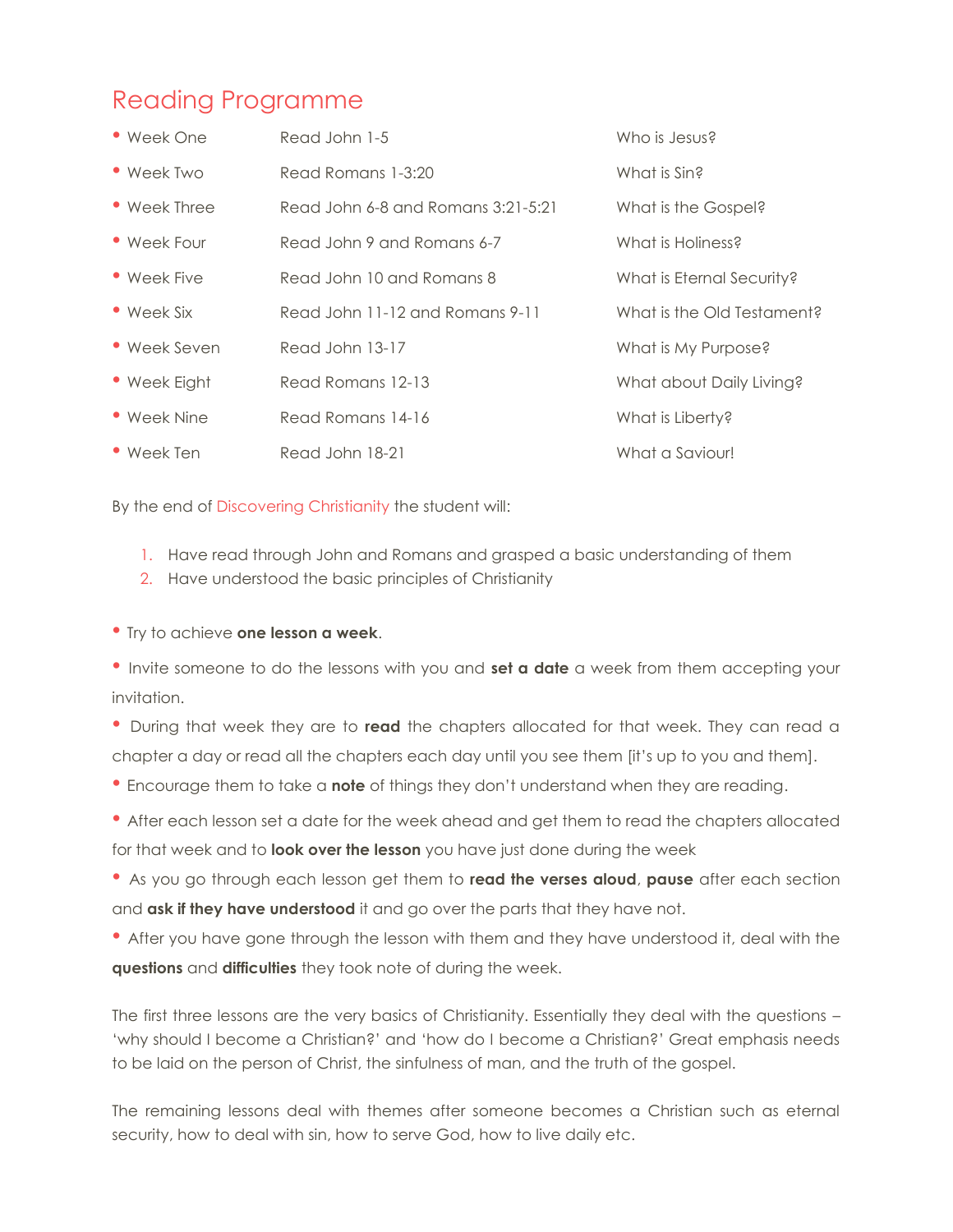### Study 1 and 1 Who is Jesus?

The goal of this study is to understand who Jesus Christ is. This is essential as no-one can become a Christian without believing that Jesus is the Son of God [Acts 8:37, Romans 10:9].

The person of Christ is the focus of this lesson, but this theme should be continually emphasized through the rest of the studies.

**The Word** – this section is aimed at showing that Jesus Christ is God and that He became a man. When He became a man He was still 100% God. Touch here on the idea of Christ being the Creator of the Universe. Make it personal - He is their Creator. Try not to go into too much detail about the Trinity here, it is enough to state that God is one God in three persons.

**The Son and Messiah** – when Jesus Christ described Himself as the Son of God it angered the Pharisees as they knew He was claiming to be equal with God [John 5:18]. Naturally as they read the verses about the Sonship of Christ they will also be reading the gospel message. As the Messiah, He is the Promised One; the King of the Jews.

**The Light and The Lamb** – As the Lamb He is our sacrifice for sin. This section will begin to point out why men and women deny God - their love of sin.

**Equal** – not only does this section show that Christ is equal with the Father but it also introduces important themes such as resurrection, judgment, eternal life and salvation.

After finishing the lesson the person should understand that Jesus Christ was God in the flesh. After going through any questions they have about the lesson ask them if they had any questions about what they read in John 1-5 over the week that has gone by.

Encourage them to read over the lesson again in the week to come while also reading Romans 1-3:20.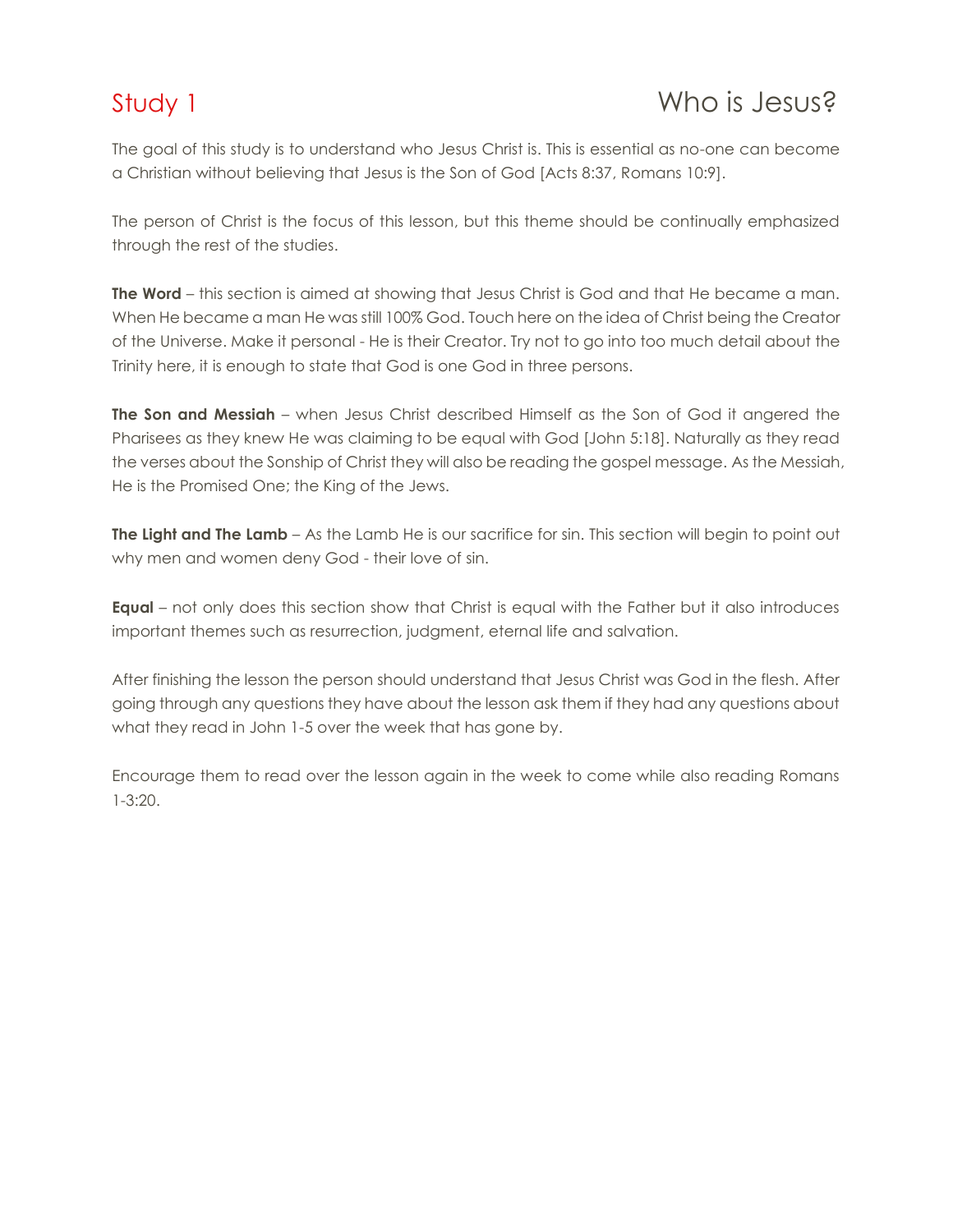# Study 1 Who is Jesus? The Word [John 1:1-14] In the beginning was the Word. The Word was with God. The Word was God. All Things were made by Him [1:1-3]. The world was made by Him [1:10] The Word became flesh and dwelt among us [1:14] [1:14] The Son and The Messiah Jesus Christ is the \_\_\_\_\_only \_\_\_\_ begotten \_\_\_\_\_ Son \_\_\_ of God [1:18, 34, 2:16, 3:13-18, 35-36] What did Jesus claim to be? Messiah [4:25-26, 29] The people also called Him the <u>Saviour of the World [4:42]</u> The Light and The Lamb The life of Jesus Christ is the <u>Light of men</u> [1:4]. The darkness could not comprehend the light [1:5]. Why do men love darkness instead of light? Their deeds are evil /they love sin [3:19-21] Jesus Christ is the *Lamb* of God and He takes away the <u>sin</u> of the world [1:29, 36] Equal [John 5:17-30] Jesus explains how He is equal with God. 1. Equal in Works [v19] Christ can do whatever God can do 2. Equal in <u>Knowledge [v20] Christ knows all that God knows</u>

- 3. Equal in Resurrection Power [v21, 25] Christ can raise whoever He wants
- 4. Equal in Judgment [v22, 27] Christ will be the Judge of Earth
- 5. Equal in <u>Honour</u> Honour [v23] Christ deserves the same honour as God
- 6. Equal in Salvation [v24] Christ gives salvation
- 7. Equal in \_\_\_\_\_\_\_ Self Existence \_\_\_\_\_\_\_\_ [v26] \_\_Christ exists in Himself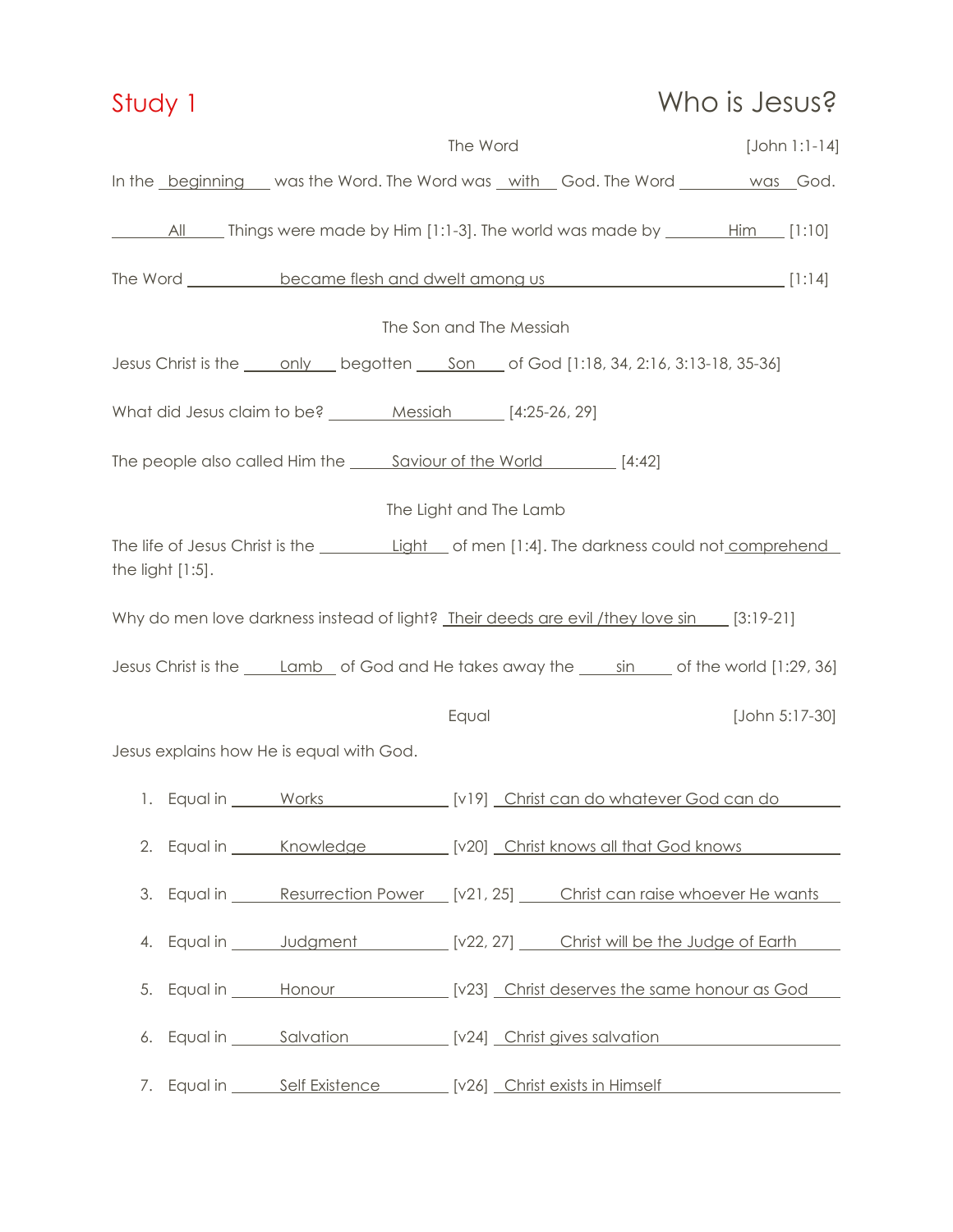### Study 2 What is Sin?

The goal of this study is for the person to come to an understanding of what sin is and what makes them a sinner. They need to understand that God is angry at sin and that sin will be punished by an eternity in hell. They need to understand how serious sin is and how serious it is that they are sinners without an excuse.

**No Excuse** – this section is aimed at showing that God has revealed Himself to man in a number of ways. This revelation leaves man without any excuse for denying the existence of God and sinning against Him. It also shows why men deny the existence of God – they love their sin.

**Wrath** – this section highlights God's anger at sin and the fact that we deserve death because we are sinful. It also touches on the idea that God has not yet punished us because He is a loving God who longs to save man from their sin. They must also understand that they are storing up wrath everyday which will be given at the judgment.

**Humanity** – this section shows the digression of mankind into sin and concludes that all men are sinful. We began by neither glorifying God nor being thankful for what He gave us. Then we became empty and corrupt people who worshipped creation instead of the Creator. Consider what it means to worship an idol, self, money, sex, power etc. – anything that is not God - instead of the Creator. This moved on to sinful deeds with our bodies as our hearts became more and more wicked.

**The Law** – this section briefly explains that the point of the law is to reveal to us how sinful we are. The law cannot save us, it only leaves us condemned. It cannot help us, it only reveals that we are helpless. It may be good to go through each of the 10 commandments here and deal with the principles that Christ taught regarding murder and adultery in Matthew 5:21-22, 27-28.

After finishing the lesson the person should understand that they have sinned against a holy God who is angry at sin and that they are worthy of death and judgment. After going through any questions they have about the lesson ask them if they had any questions about what they read in Romans 1-3:20 over the week that has gone by.

Encourage them to read over the lesson again in the week to come while also reading John 6-8 and Romans 3:21-5:21.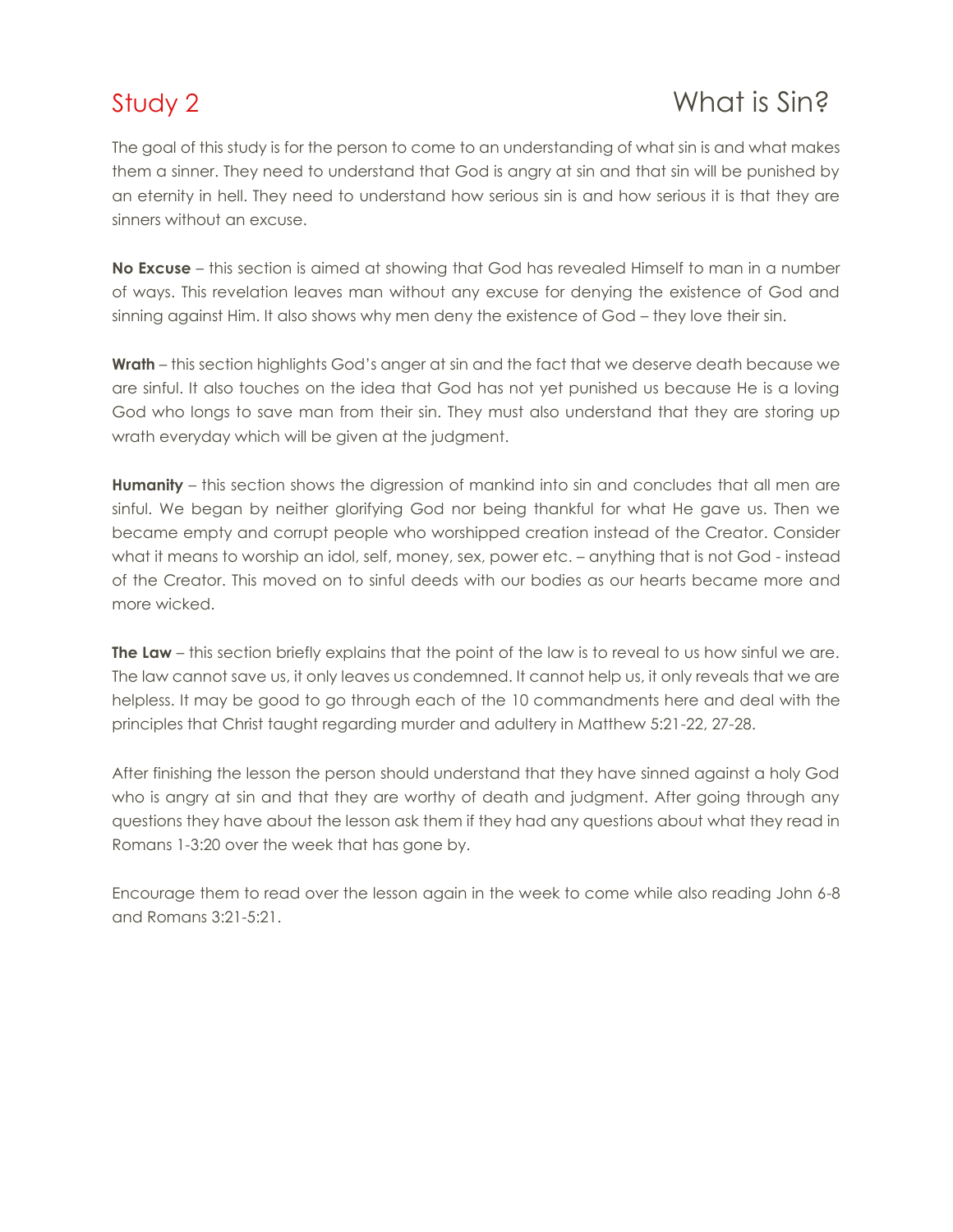# Study 2 What is Sin?

### No Excuse

There are 3 things in Romans 1-3 that prove God's existence and His anger toward sin:

| Creation [1:18-20]                                                                            |
|-----------------------------------------------------------------------------------------------|
| Conscience [2:13-15]                                                                          |
| <u>Scripture</u> [2:17-23]                                                                    |
| Why do men deny God? ___ We love our sin and fear His wrath [1:18]                            |
| Wrath                                                                                         |
|                                                                                               |
| What are we worthy of because of sin? <u>Death [1:32]</u>                                     |
| Why has man not been punished yet? We are storing up wrath/God wants us to repent [2:1-8]     |
| Humanity                                                                                      |
| We did not give God the glory __________ He deserves and we were not _____ grateful [1:21]    |
| [1:21]                                                                                        |
| We began to worship _______ creation _____ instead of the Creator [1:23, 25]                  |
| We dishonored our bodies and as our hearts were filled with evil [1:24, 26]                   |
|                                                                                               |
| The Law [Romans 3:19-20]                                                                      |
| The law of God (the 10 commandments) were given by God to man for a very important<br>reason: |
| What does the law do? _______ Show us we are guilty ____________________________              |
| What does the law not do? Make us right with God                                              |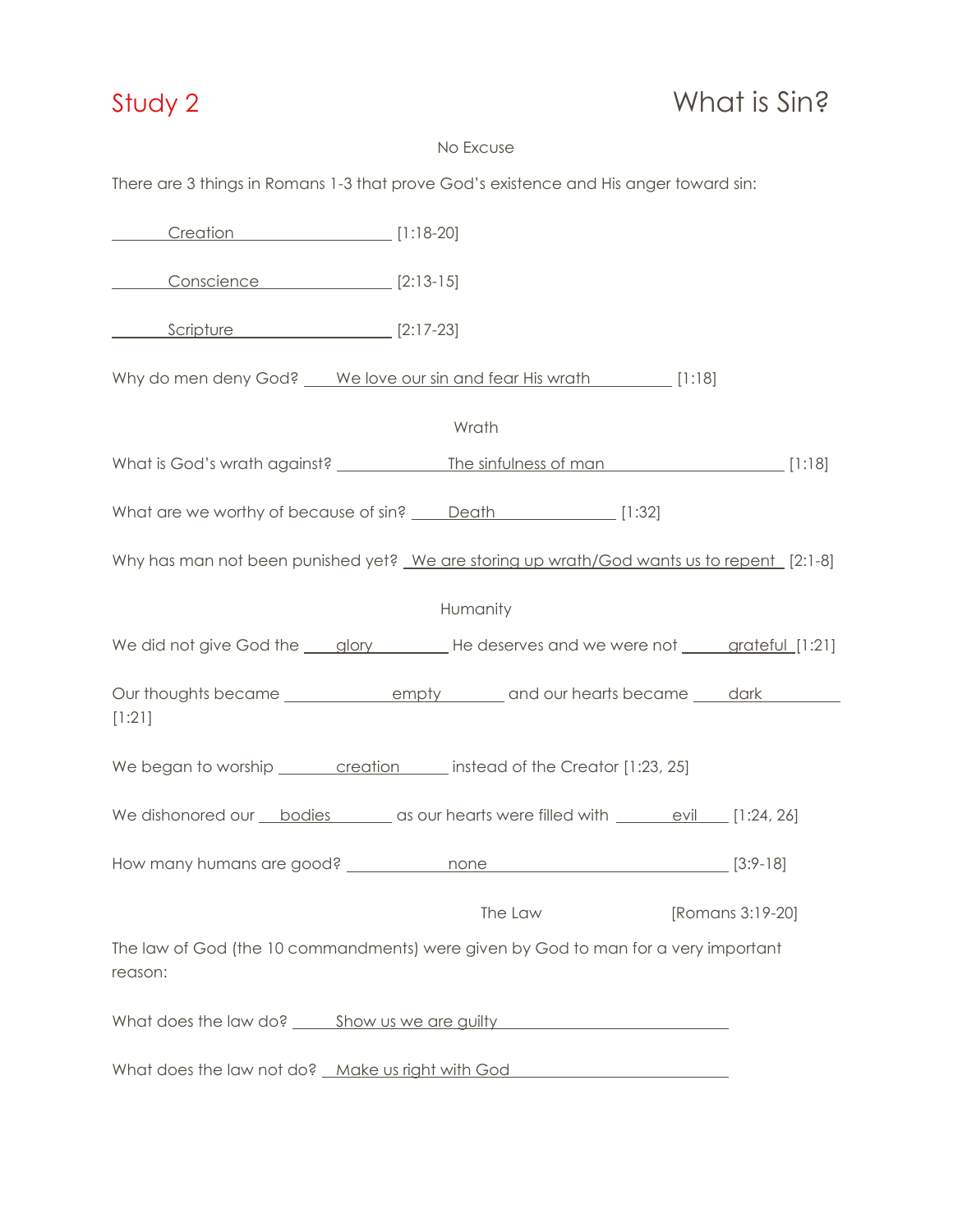### Study 3 What is the Gospel?

The goal of this study is for the person to come to an understanding of what salvation is and how they can receive it. It's important that they have understood that they are sinners in danger of judgment before they can ever fully comprehend the beauty of the gospel. They need to understand that it is only through Jesus Christ that they can be saved, and that salvation is a gift of grace that can only be received by faith.

The gospel has been a minor theme in the previous two lessons, here it is the emphasis.

**The Bread, The Light and Freedom** – as the Bread of Life Jesus Christ satisfies our hunger for the righteousness we need and as the Light of the World He can remove the darkness of our hearts that we saw in the previous lesson. The person needs to understand that they are slaves to sin who will die in their sin but that Christ can set them free from this. This is important as many people think Christianity is bondage – they don't realize that it is freedom from the bondage they are already in.

**The Gospel** – these big words are used throughout scripture, in hymns and in many church services. Therefore, it is good to explain these words and for them to understand what each of those words can mean to them if they become Christians. Go into detail with each of these words explaining their condition without Christ and how that changes when they become a Christian.

**The Cost** – it is important for the person to see that Christ paid a high price for them and yet He offers salvation as a free gift. This is important because they need to understand that salvation is not cheap – it was very expensive – but it is a gift of grace offered to them if they put their trust in Jesus Christ. They need to understand that they cannot earn this gift but can only receive it by confessing their sinful helplessness to God and trusting in the blood of Christ to save them.

After finishing the lesson the person should understand that the only way they can be saved is through faith in what Jesus Christ has done for them. After going through any questions they have about the lesson ask them if they had any questions about what they read in John 6-8 and Romans 3:21-5:21 over the week that has gone by.

Encourage them to read over the lesson again in the week to come while also reading John 9 and Romans 6-7.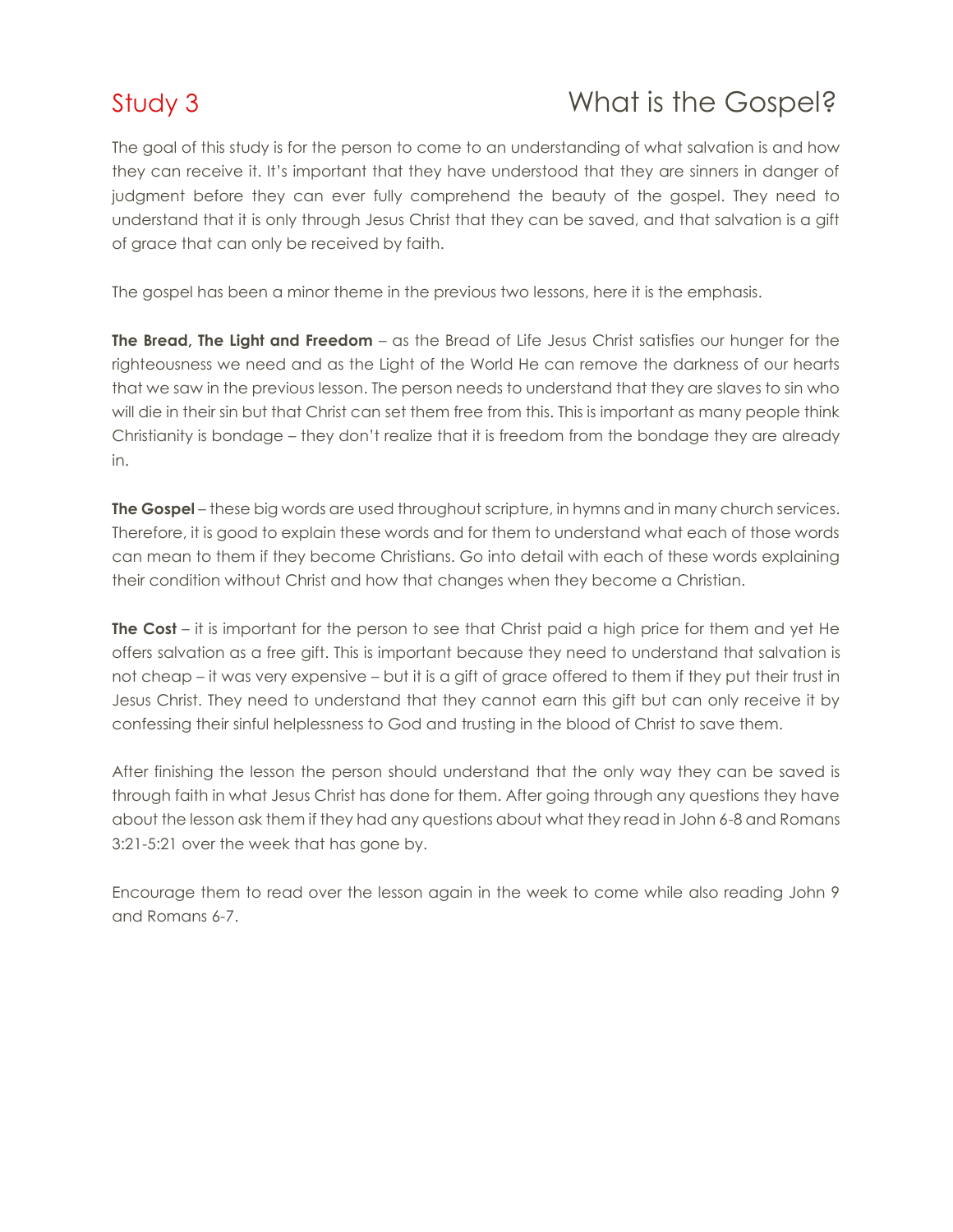# Study 3 What is the Gospel?

|                                                                                                        | The Bread, The Light and Freedom                    | [John 6-8]         |
|--------------------------------------------------------------------------------------------------------|-----------------------------------------------------|--------------------|
| How does Jesus picture Himself in 6:48 and 8:12?                                                       |                                                     |                    |
|                                                                                                        | The Bread of Life and Light of the World            |                    |
| What does He promise in 6:47? _____ He will give everlasting life to those who believe                 |                                                     |                    |
| What does He promise in 8:12? _____ He will give life to those who follow Him                          |                                                     |                    |
|                                                                                                        |                                                     |                    |
| What happens when we become a disciple? _____ We are set free from sin _____ [8:31-36]                 |                                                     |                    |
| What will happen if we do not believe? ____ We will die in our sins _____________ [8:21, 24]           |                                                     |                    |
|                                                                                                        | The Gospel                                          | [Romans 3:21-5:21] |
| Redemption [to buy back] - Christ bought us back from slavery with His blood [3:24]                    |                                                     |                    |
| Justification [to declare righteous] - God pardons us because Christ took our guilt [3:24, 26, 28]     |                                                     |                    |
| Propitiation [to appease wrath] - God's wrath against our sin has been dealt with [3:25]               |                                                     |                    |
| Imputation [to settle debt] - Christ has taken our sin debt making us rich in holiness [4:6, 8, 22-24] |                                                     |                    |
| Reconciliation [to make peace] - Christ has made peace between God and sinful man [5:1, 10]            |                                                     |                    |
|                                                                                                        | The Cost                                            |                    |
| What were we like when Christ died for us?                                                             |                                                     |                    |
|                                                                                                        | Weak, ungodly, sinners, enemies of God [5:6, 8, 10] |                    |
| What did it cost Christ to save us? <u>His life and blood</u> [3:25, 5:6-10]                           |                                                     |                    |
|                                                                                                        |                                                     |                    |
| What can we not do to be saved? Works, keeping the law [3:28, 4:1-6]                                   |                                                     |                    |
| How do we receive this gift? Faith in Christ [19] [3:28, 4:1-8, 5:1]                                   |                                                     |                    |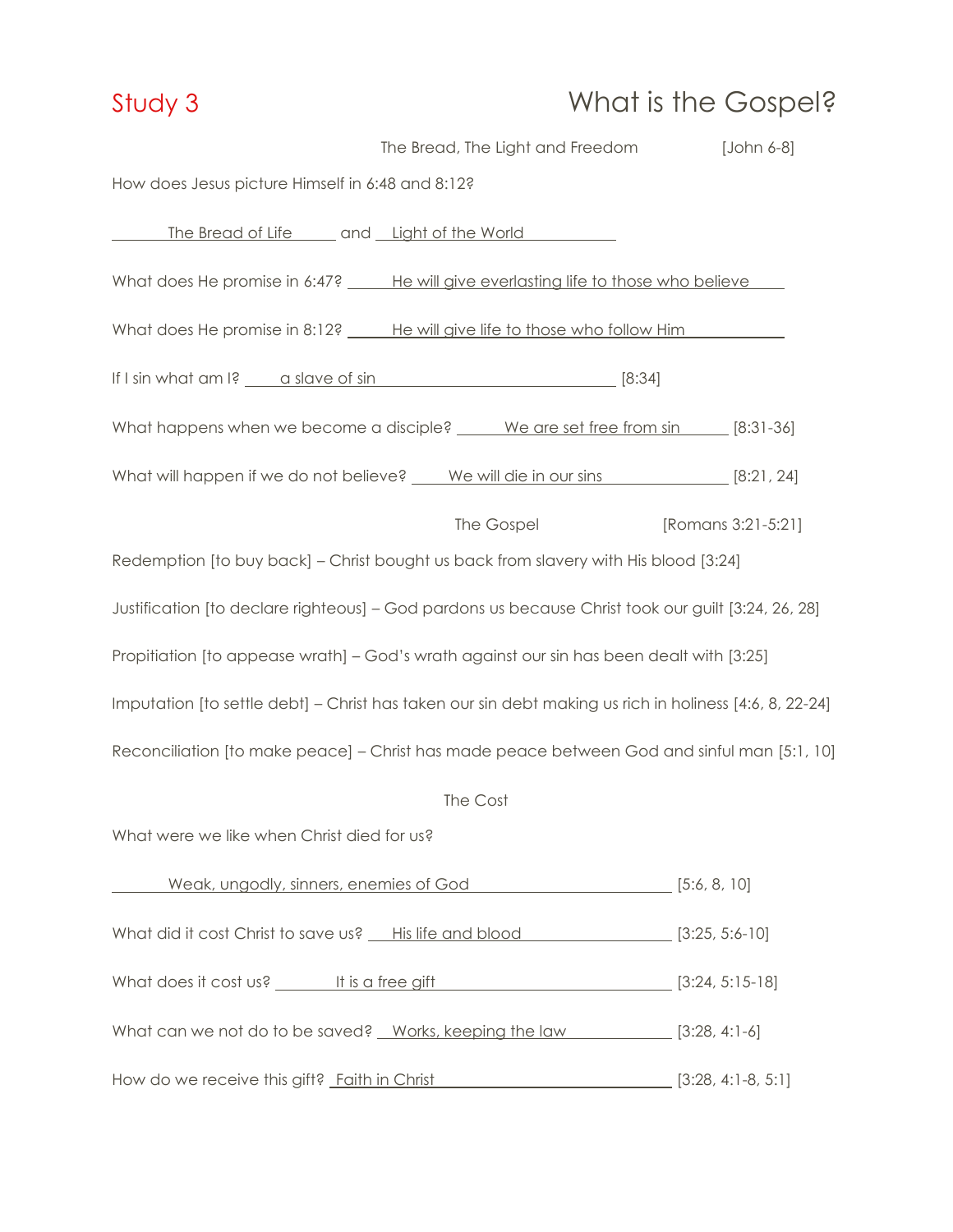### Study 4 What is Holiness?

The goal of this study is to explain the process of sanctification. One of the struggles of a newborn Christian is the concept of sin in his or her life. After only a few days the new believer can become discouraged and feel defeated as they realize they still sin. This lesson, then, is focused on explaining sin in the life of a believer.

**Sanctification** – this is another big word that the individual will hear, but perhaps not understand, as he spends time in church. It is good to give them a definition of what it means to be sanctified and holy. It simply means to be like Jesus Christ and less like this sinful world. The 3 steps of sanctification or holiness will help them see that as a believer they don't automatically become sinless, but they grow in Christ and sin less.

**Dead and Free 1** – this section deals with our death and freedom from sin. The goal is to show that the person has not been set free to sin, but set free from sin. They need to understand that as a human being the only freedom they have is to choose their master – and they only have two choices – sin or God. We need to know the truth, believe the truth in our own lives and then give ourselves over to God instead of our old master who was full of empty promises of life and pleasure, when in reality he only ever paid out death.

Although it isn't in the lesson content, it is important for you to stress that when a believer does sin, they can confess this to Christ and continue to grow in Him. The next lesson will deal with the Eternal Security of the believer, however, it is good to touch on this principle now.

**Dead and Free 2** – this section deals with our death and freedom from the law. The goal is to show that the person does not have to try and rigidly stick to the law of God in a bid to please Him. Instead, their focus must be on walking in the Spirit by drawing nearer to Christ. Being free from the law does not free us to sin, instead it frees us so that we can serve God by the Holy Spirit's power, not our own. There is more of this principle in the next lesson.

The last paragraph is important to show them that it is Christ who changes them by the Holy Spirit. It is as we draw near to Christ that He changes us. This is a beautiful truth that sadly many believers have either never been taught or have forgotten. Ensure that the person you are discipling will not miss it!

After finishing the lesson the person should understand that sanctification is also a work of grace, just like salvation and that it is as they draw closer to Christ that they will become more like Him. After going through any questions they have about the lesson ask them if they had any questions about what they read in John 9 and Romans 6-7 over the week that has gone by.

Encourage them to read over the lesson again in the week to come while also reading John 10 and Romans 8 a number of times.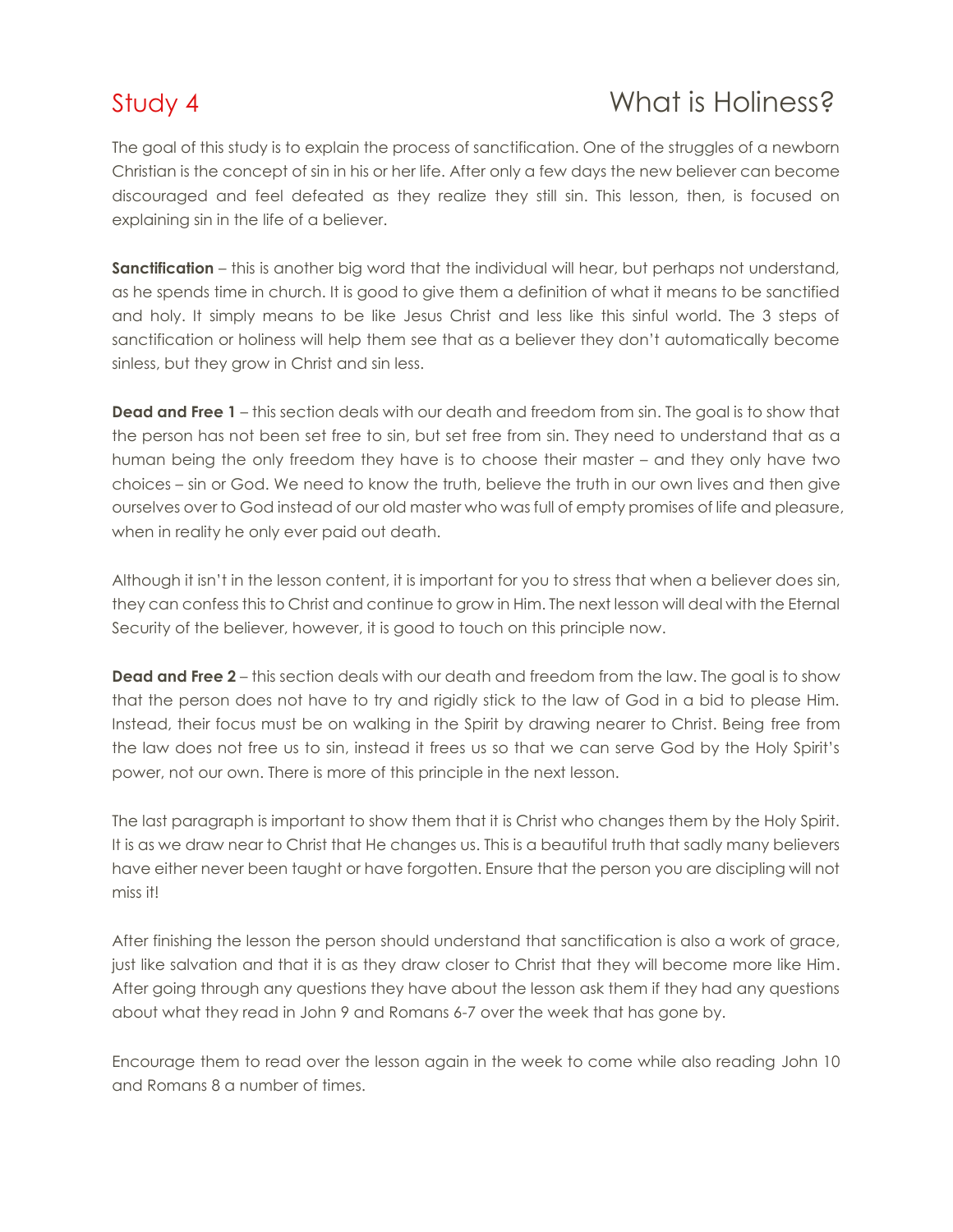### Study 4 What is Holiness?

### Sanctification

The word sanctification means 'to be set apart'. The idea is that we are set apart **from** sin and set apart **for** Christ. There are actually three steps:

- Positional Holiness set apart from the sinful world to become part of the family of God
- Progressive Holiness continues to grow in holiness in partnership with the Holy Spirit
- Perfect Holiness the believer enters heaven and his sin nature is eradicated

Dead and Free 1 [Romans 6]

When someone becomes a Christian what happens to them? They die in Christ [v2-3, 6, 11]

What does this death free them from? Sin [v7, 18, 22]

What does this death set them free to? Serve God [v4, 13, 18, 22]

There is a 3 step process here to defeating sin in our lives:

- 1. <u>Know</u> [v3, 6, 16]
	- a. That we are  $\_\_\_\_\_\_\_\_\_\_\_\_\_\_\_\_\_\$  in Christ  $[v3]$
	- b. That the body of sin is destroyed  $[v6]$
	- c. That we are servants of either sin or obedience [v16]
- 2. Reckon [v11] this means to accept as fact in your own life, to count it to be true
	- a. That we are  $\qquad$  dead to sin [v11]
	- b. That we are alive to Christ [v11]
- 3. Yield [v13, 16, 19] this means to surrender or give yourself

a. Your body as an <u>instrument</u> to God unto righteousness [v13]

b. Your body as a servant to righteousness and holiness [v16, 19]

Dead and Free 2 [Romans 7]

What else has the believer died to and become free from? \_\_\_\_\_\_\_ The law \_\_\_\_\_\_ [v4, 6]

This freedom allows us to serve in the newness of the Spirit [v6]

As we do this we can bring forth fruit unto God [v4]

The key to becoming more like Jesus Christ is to discover Him as gloriously beautiful, to desire Him above all else, to draw nearer to Him daily. As we do this – He changes us into His image.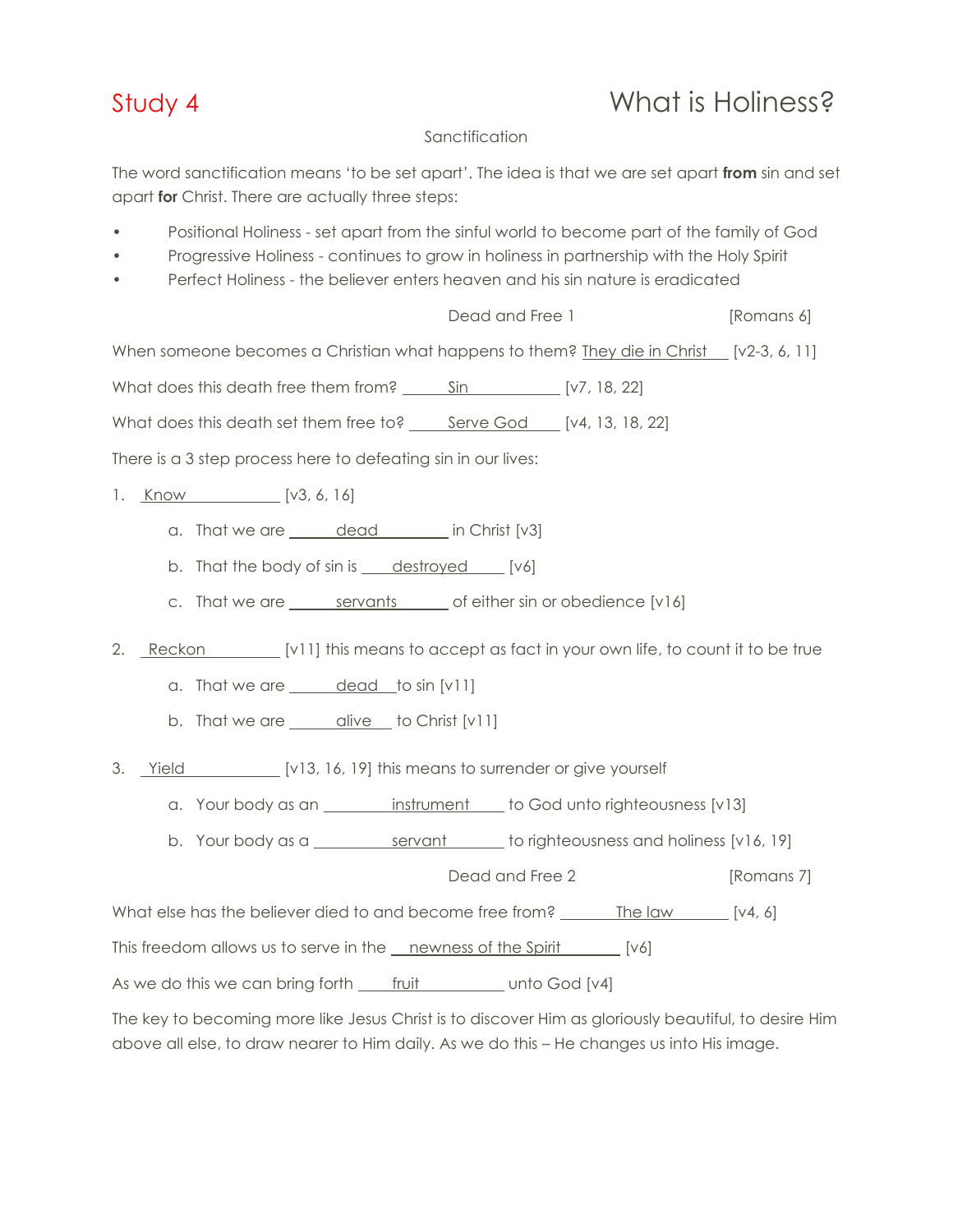### Study 5 What is Eternal Security?

This important principle follows on from the previous lesson. A new believer often goes through doubts about his or her salvation. What happens if I sin? What happens if I doubt? The goal of this lesson is to explain to them that, regardless of how they feel, they are now children of God, with a home in heaven reserved for them.

**The Shepherd's Hands** – the important thing to emphasize here is that no one can pluck the sheep from the hand of Jesus Christ or the Father. Once they are in the hands of the Shepherd they are secure forever.

Explain to them the difference between relationship and fellowship with God. Our relationship with God never changes; we are safe in His hands. Our fellowship, however, is conditional upon our obedience to Him.

**His Forever** – a believer can no longer be condemned because the law of righteousness has been fulfilled in them. The Son and the Spirit dwell in every child of God as we are moulded into the image of Christ. The only person who can charge us is the very One who justified us! The only one who can condemn us is the very One who died and rose again for us to be justified! Therefore we cannot be condemned. Nothing can separate us from His love. This does not mean that we are to continue in sin, knowing that we will go to heaven anyway, instead we are to grow and become more like Christ. This will be the desire of every true child of God.

**Suffering** – it is important to consider suffering in this theme of eternal security as some believers think that because they are suffering, God does not love them anymore or that He is punishing them for their sin, or worse, that they aren't actually His children after all! Suffering is part of this world because of sin and because the world hates God, sometimes Christians will experience that hatred.

These truths about suffering show them that God has a plan and purpose even in their suffering and that they do not need to doubt His love for them in difficult times. When we suffer we need to draw even closer to Christ, yet some of the errors mentioned above actually draw us away from the only source of help and strength we have in those times. Make sure that the person you are discipling knows that suffering is not a sign of displeasure from God.

After finishing the lesson the person should understand that, if they are saved, no matter what happens in their life, whether sin or suffering, they are secure in the hand of Christ. After going through any questions they have about the lesson ask them if they had any questions about what they read in John 10 and Romans 8 over the week that has gone by.

Encourage them to read over the lesson again in the week to come while also reading John 11- 12 and Romans 9-11.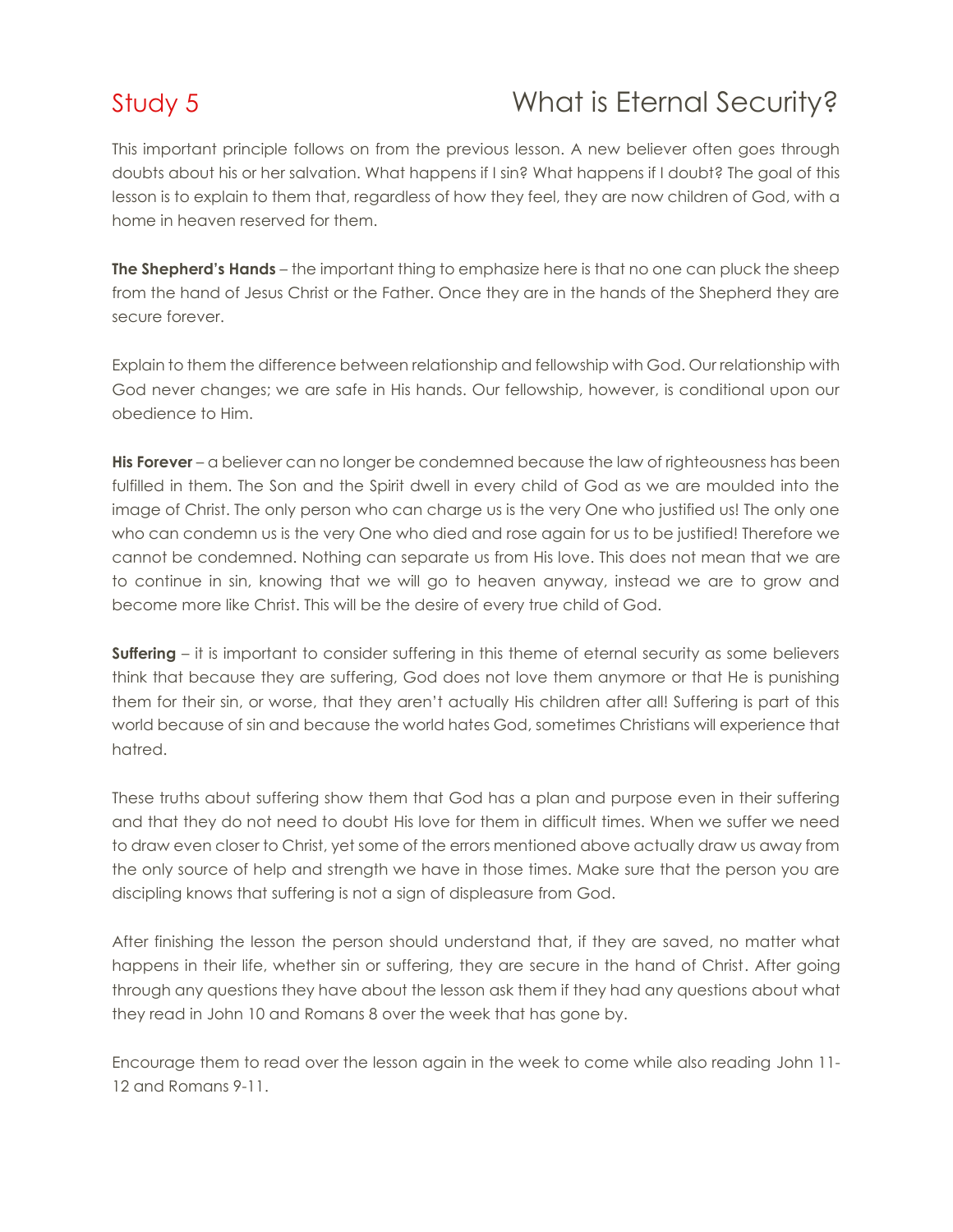### Study 5 What is Eternal Security?

### The Shepherd's Hands

In John 10 Jesus Christ is the Door by which we enter into eternal life and our Good Shepherd who lays down His life for the sheep.

| Who are the sheep of Jesus? _________ Those who are saved _________________ [v9]              |            |
|-----------------------------------------------------------------------------------------------|------------|
| What does Jesus give His sheep? <u>Fternal life</u> [v28]                                     |            |
| What can no man do to His sheep? Pluck them out of His hand [v28]                             |            |
| What else can no man do? Pluck them out of His Father's hand [v29]                            |            |
| <b>His Forever</b>                                                                            | [Romans 8] |
| What will Christians experience no more of? Condemnation [v1]                                 |            |
| What has been fulfilled in us? The righteousness of the law [v4]                              |            |
| Who dwells in us? <u>Jesus and the Holy Spirit [v9-11]</u>                                    |            |
| What are Christians? Children of God [v14-17]                                                 |            |
| What is the Holy Spirit doing for us right now? _________________________________ [v27]       |            |
| What is God conforming us into? The image of Jesus [v29]                                      |            |
| Who is the only person that can charge us? God who justified us [v33]                         |            |
| Who is the only person that can condemn us? _____ Christ who died and rose for us _____ [v34] |            |
| What is Christ doing for us right now? _______ Praying [v34]                                  |            |
| What can separate us from the love of Christ? _____ Nothing _____________________ [v35-39]    |            |

### Suffering

Christians are not promised an easy life, but there are some truths to consider here in Romans 8 regarding suffering:

| As a child of God what two things do we share with Christ? Suffering and glory     | $\lceil v \rceil 7 \rceil$ |
|------------------------------------------------------------------------------------|----------------------------|
| What is greater than any suffering we may go through? The glory to come            | [V18]                      |
| What is creation experiencing right now? Pain and groaning                         | $\lceil \sqrt{22} \rceil$  |
| How are we helped in our suffering? The Spirit prays for us when we don't know how | $\lceil \sqrt{26} \rceil$  |
| What works for good to the child of God? All things                                | $\lceil \sqrt{28} \rceil$  |
| What may happen to some Christians? Persecution                                    | $\lceil v36 \rceil$        |
| What are we in all things we face? More than conquerors                            | $\lceil v37 \rceil$        |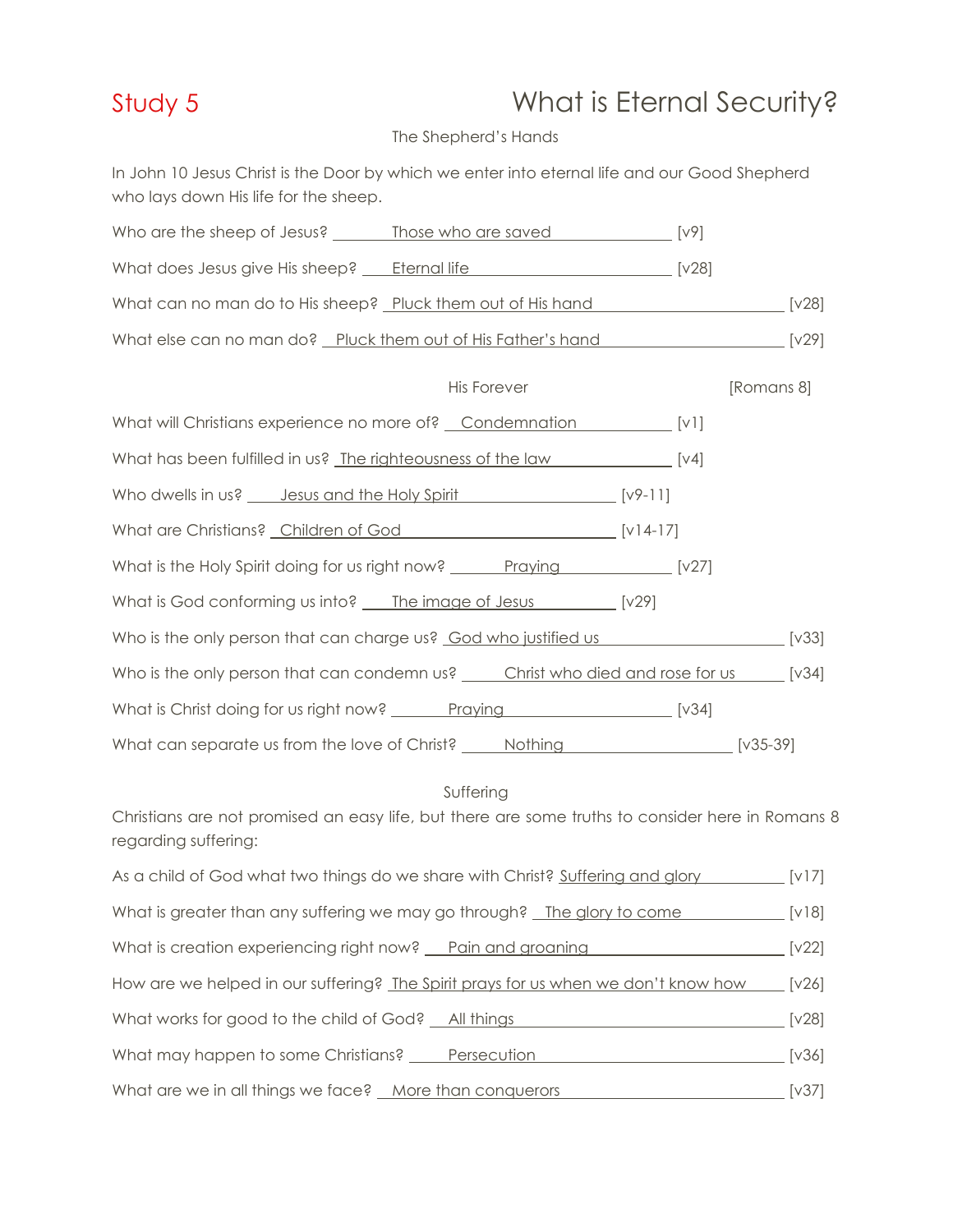### Study 6 What is the Old Testament?

This study is aimed at explaining to the individual what the Old Testament is and what God has done with the nation of Israel, who were once His people. The Old Testament is the religious history of the nation of Israel as God unfolds His redemption plan to them and for them.

Be careful, during this study, not to get stuck in themes that will only lead the new convert or interested unbeliever into confusion. Themes such as replacement theology and election are not the emphasis of study 6, we are simply attempting to help them understand what was taking place in the Old Testament and what God is doing with the Jewish people.

**The Jews and Jesus** – Jesus Christ is the Messiah; the promised King of Israel from the throne of David. Old Testament prophecy is full of promises of His coming. The Jews, however, rejected Him as the Messiah, as the Old Testament prophesied, and sought to kill Him.

**The Nation of Israel** – The Old Testament is essentially the unfolding of the seven things given here:

- The Adoption God chose the nation of Israel as His child to be the nation He would bless
- The Glory God chose to dwell amongst the people in the tabernacle and the temple
- The Covenants God gave Israel covenants of blessing that cannot be broken
- The Law God revealed Himself to man through the Old Testament which came through Israel
- The Services God gave Israel the privilege to be the nation to worship and serve Him
- The Promises God gave them great promises of blessing and Himself
- The Fathers The men at the beginning of the Old Testament were of Israel
- The Christ Jesus Christ became a man through the nation of Israel

Although God gave all these things to the nation of Israel, not everyone in the nation believed. Perhaps take them back to John 8:37-45 to evidence this. "Not all are Israel who are of Israel" simply means that it wasn't enough to be physically Jewish in the Old Testament, you needed to have a relationship with God, just like today.

**The Stumbling of Israel** – this section explains that the nation of Israel rejected Christ and seek to be made righteous through the law. God has always had a faithful group of spiritual Jewish people in every age and He still does today – those who become Christians. One day Christ will return and the remaining Jewish people on earth will realize He is the Messiah and they will be saved. For now, however, God is dealing, largely, with the Gentiles. This is all part of God's wise and sovereign plan [Romans 11:33-36].

After finishing the lesson the person should have a basic grasp of the Old Testament. After going through any questions they have about the lesson ask them if they had any questions about what they read in John 11-12 and Romans 9-11 over the week that has gone by.

Encourage them to read over the lesson again in the week to come while also reading John 13- 17.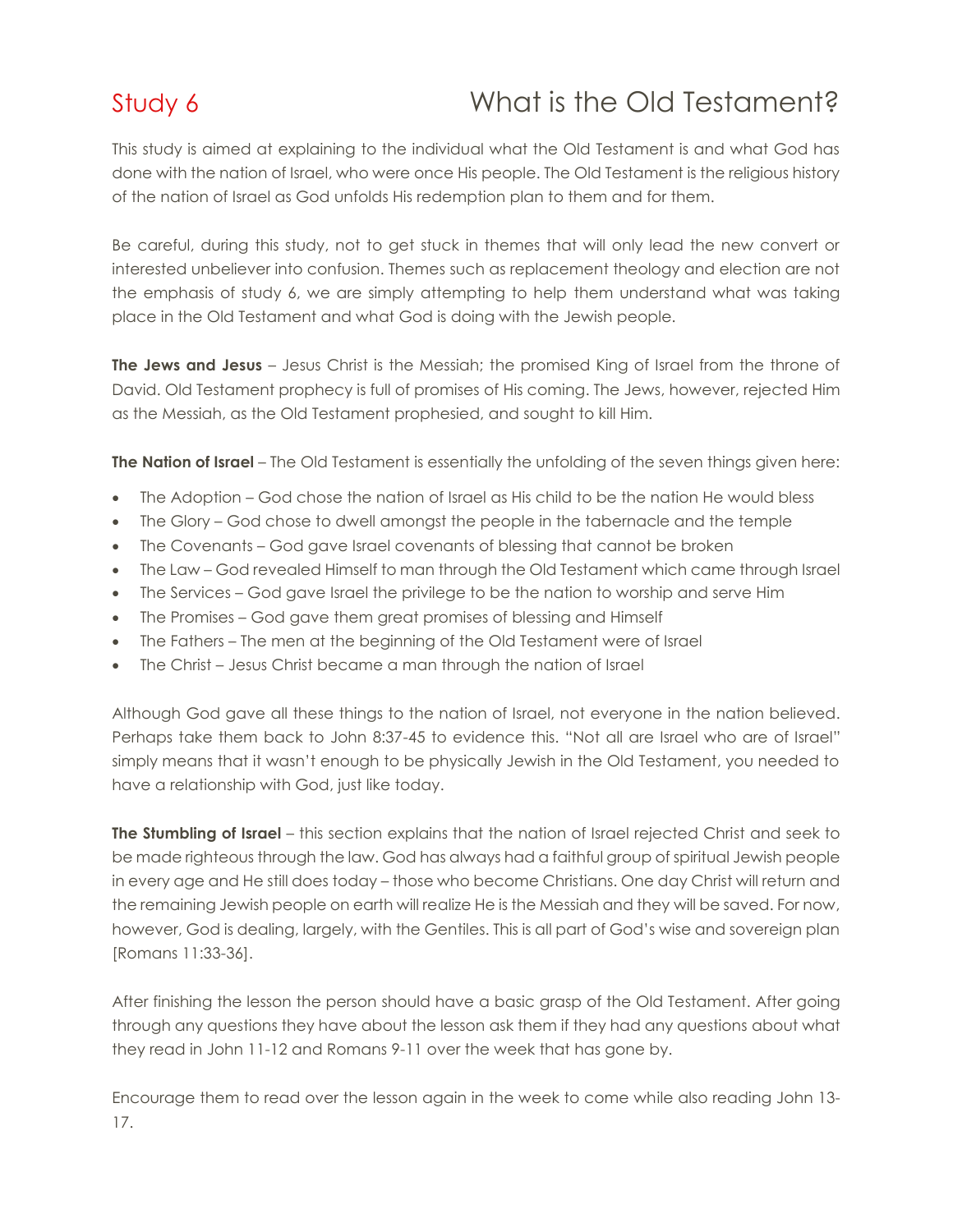| Study 6                                                                                                                                                                                                                             | What is the Old Testament? |                         |                |
|-------------------------------------------------------------------------------------------------------------------------------------------------------------------------------------------------------------------------------------|----------------------------|-------------------------|----------------|
|                                                                                                                                                                                                                                     |                            | The Jews and Jesus      | $[John 11-12]$ |
| What did the Jews seek to do to Jesus? _____ Kill Him _________________________ [11:8, 46-47, 53]                                                                                                                                   |                            |                         |                |
| What did the Jews call Jesus? ______ King of Israel ___________________________ [12:12-15]                                                                                                                                          |                            |                         |                |
| What did Jesus do to fulfill prophecy here? Ride on a donkey and foal [12:14-15]                                                                                                                                                    |                            |                         |                |
| How did they respond to His claims? _______ Unbelief ___________________________ [12:37]                                                                                                                                            |                            |                         |                |
|                                                                                                                                                                                                                                     |                            | The Nation of Israel    | [Romans 9:1-5] |
| What did God give Israel?                                                                                                                                                                                                           |                            |                         |                |
|                                                                                                                                                                                                                                     |                            |                         |                |
|                                                                                                                                                                                                                                     |                            |                         |                |
| Covenants - Covenants - Covenants - Covenants - Covenants - Covenants - Covenants - Covenants - Covenants - Covenants - Covenants - Covenants - Covenants - Covenants - Covenants - Covenants - Covenants - Covenants - Covena      |                            |                         |                |
|                                                                                                                                                                                                                                     |                            |                         |                |
|                                                                                                                                                                                                                                     |                            |                         |                |
| <u>Promises</u> Promises and Promises and Promises and Promises and Promises and Promises and Promises and Promises and Promises and Promises and Promises and Promises and Promises and Promises and Promises and Promises and Pro |                            |                         |                |
| <b>Fathers Example 2020 Figure 2020 Figure 2020 Figure 2020 Figure 2020 Figure 2020 Figure 2020 Figure 2020</b>                                                                                                                     |                            |                         |                |
| <u>Christ</u> Christ Christ Christ Christ Christ Christ Christ Christ Christ Christ Christ Christ Christ Christ Christ Christ Christ Christ Christ Christ Christ Christ Christ Christ Christ Christ Christ Christ Christ Christ Chr |                            |                         |                |
| Were all Jews born again in the Old Testament? <u>No, still needed faith</u> [9:6-8]                                                                                                                                                |                            |                         |                |
|                                                                                                                                                                                                                                     |                            | The Stumbling of Israel | [Romans 9-11]  |
| How did the Jews seek righteousness? ______ Through the Law _____________________ [9:30-33]                                                                                                                                         |                            |                         |                |
| What did the Jews stumble over? The Claims of Jesus as Messiah [9:30-33]                                                                                                                                                            |                            |                         |                |
| What did the Jews have? <u>Zeal without knowledge</u> [10:1-2]                                                                                                                                                                      |                            |                         |                |
| What were they ignorant of? True righteousness                                                                                                                                                                                      |                            |                         | $[10-3-4]$     |
| What did God always have in the Old Testament? A faithful remnant of Jews [11:3-4]                                                                                                                                                  |                            |                         |                |
| What does God have now in this age? A faithful remnant of Jewish Christians [11:5]                                                                                                                                                  |                            |                         |                |
| Why has God allowed Israel as a nation to be blind? To save the Gentiles by faith [11:25]                                                                                                                                           |                            |                         |                |
| What will God do in the future? Save and cleanse Israel                                                                                                                                                                             |                            |                         | [11:26]        |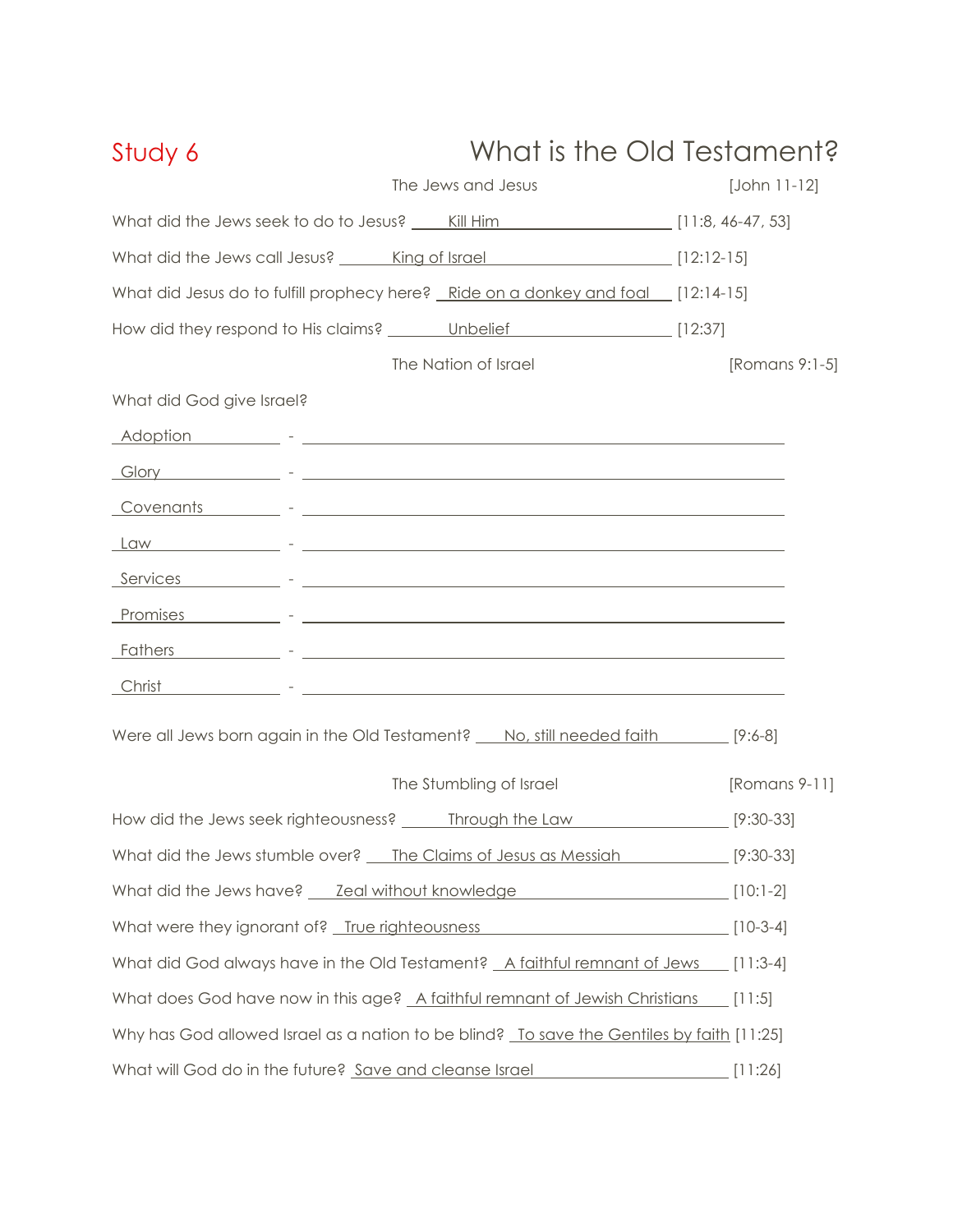### Study 7 Mortis My Purpose?

Of course we can only scratch the surface of the purpose of a Christian as we go through John 13-17, but here we will note what Jesus Christ says about our ministry here on earth while He is gone. This study will also focus on the source of our strength to serve Christ; by abiding in Him, while also focusing on the person of the Holy Spirit and His ministry here on earth.

**Servant King** – here we touch on the idea of serving one another. Jesus Christ, Creator of the universe, not only humbled Himself to the position of a human; He also became a servant by washing the feet of His disciples. He calls us to follow this example of true greatness. Of course, this does not mean we are to literally wash each other's feet – rather we are to take on humble servanthood.

**Love and Hate** – it is a beautiful truth that God the Father loves us the same way He loves the Son. This is the same depth of love we are to have for one another. This is what shows the world around us that we are followers of Christ. True love for Christ will lead to obedience to Him. The world hated Christ and if we are truly following Him they will hate us too. We must be prepared to accept that and count it joy that we are worthy to share in His suffering.

**The Holy Spirit** – the Spirit/Comforter is the third person of the Godhead/Trinity. He dwells within every believer, leading them and equipping them. Notice that He doesn't point us to Himself, rather, His focus is on glorifying Jesus Christ and convicting the world of their sin and need of righteousness before the judgment.

**A Branch** – the believer cannot obey any of the Christian commands in his or her own strength, but must depend on the daily strength of Jesus Christ and the Holy Spirit. We are to be fruitful here on earth – loving and serving one another while declaring Christ. We are not yet taken to heaven because we have the privilege and responsibility of making Christ known to our generation of the world.

After finishing the lesson the person should understand that the duty of a Christian is to love the brethren, obey Christ and declare the gospel to the world. They must also understand that this can only be done as we maintain a daily relationship with Christ as it is impossible to obey Christ in our own strength – He knows this – which is why He promises to indwell us.

Encourage them to read over the lesson again in the week to come while also reading Romans 12-13.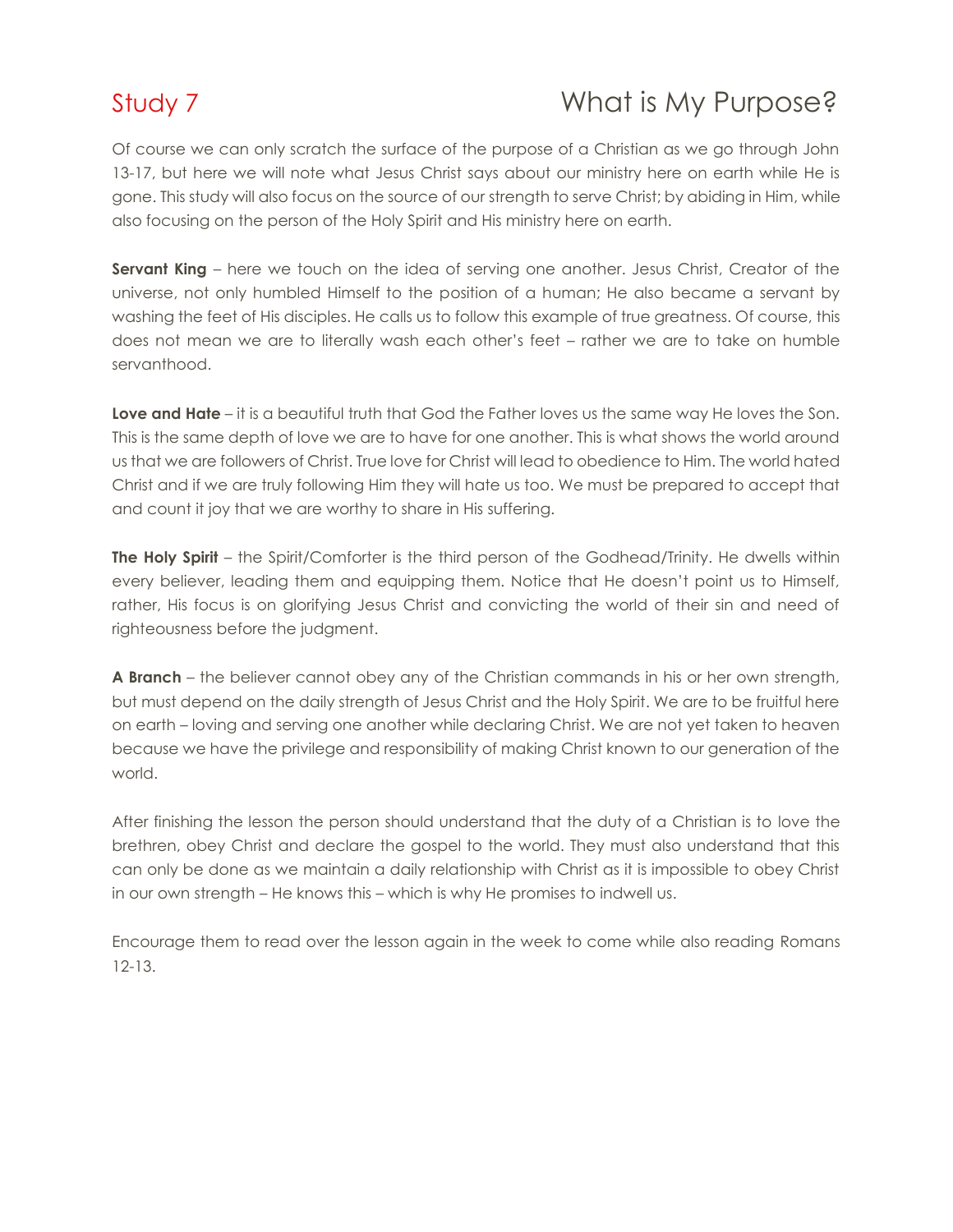| Study 7                                       |                                                                                                     | What is My Purpose? |           |
|-----------------------------------------------|-----------------------------------------------------------------------------------------------------|---------------------|-----------|
|                                               | The Servant King                                                                                    |                     | [John 13] |
|                                               | What did Jesus know? _______ That He had everything and was of God [v3]                             |                     |           |
|                                               | What did Jesus do? ________ Washed the disciples' feet __________________________ [v4-5]            |                     |           |
|                                               | Why did He do this? To give us an example of servanthood [v13-17]                                   |                     |           |
|                                               | Love and Hate                                                                                       |                     |           |
|                                               |                                                                                                     |                     |           |
|                                               | How does Jesus love us? As the Father loves Him 1994 1996 [15:9]                                    |                     |           |
|                                               | How are we to love each other? _____ The same measure ____________________________ [13:34, 15:12]   |                     |           |
|                                               | Why should we love each other this way? Marks us as disciples [13:35]                               |                     |           |
|                                               | What will this love look like? Sacrificial [15:13]                                                  |                     |           |
|                                               | What does true love of Christ lead to? _____ Obedience _________________________ [14:15, 21-24]     |                     |           |
|                                               |                                                                                                     |                     |           |
|                                               |                                                                                                     |                     |           |
|                                               | The Holy Spirit                                                                                     |                     |           |
| What will the Comforter do?                   |                                                                                                     |                     |           |
|                                               | Dwell in us [14:16-17]                                                                              |                     |           |
|                                               | Teach, Remind and Guide [14:26, 16:13]                                                              |                     |           |
|                                               |                                                                                                     |                     |           |
|                                               | Reprove the World [16:7-11]                                                                         |                     |           |
|                                               | A Branch                                                                                            |                     |           |
|                                               | Where does our strength to serve come from? <u>Christ, the Vine [15:1-6]</u> [15:1-6]               |                     |           |
| Who dwells in us? ____ Father, Son and Spirit |                                                                                                     | [14:16-17, 23]      |           |
|                                               | What are we to be doing? Bearing Fruit Manual Allen Manual (15:1-8, 16)                             |                     |           |
|                                               |                                                                                                     |                     |           |
|                                               | Why do we stay here on earth? <u>______To go into the world with the gospel</u> _________[17:15-18] |                     |           |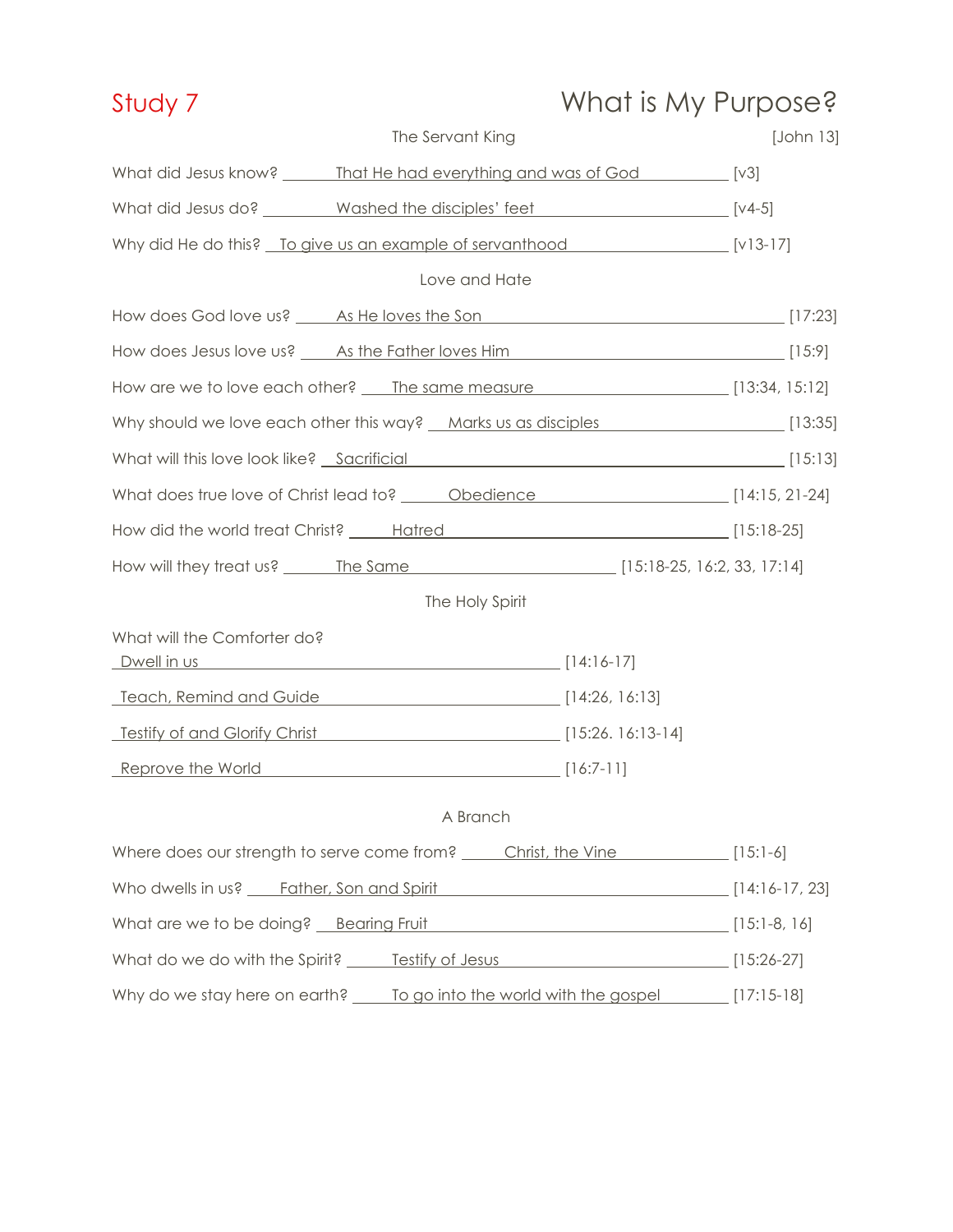## Study 8 What about Daily Living?

Among other things this study will deal with themes such as Bible reading, praying, church life and living in society. This study will only scratch the surface of these spiritual disciplines. As with every study so far, it is for you to discern how much detail you feel the person needs regarding these themes.

**Scripture** – it is the word of God that transforms our minds from thinking like the world. The world is constantly pressing its ideals and values upon us through the media - we need to read scripture in order to know God's will and His values and ideals. Scripture instructs us how to live and gives us hope and comfort.

We need to read the word of God daily. This is what the individual should be doing as they go through this study of John and Romans – that is why it is so important to have the reading programme and for them to follow it. After the study is finished, they should continue to read the word of God, and you could read it with them and share thoughts together or answer questions they have.

**Church** – the local church is the body of Christ. Every member is like a different body part and has a different gift for the benefit of the church – the church is not the building but the people. The church is to be a community where we learn and serve God together, a place full of love, prayer and caring for one another. Encourage the individual to actively attend church meetings.

**Society** – the Christian ought to live a life of honesty and love outside of the church also. We are to bless those who wrong us, even to the point of feeding our enemies in an attempt to live at peace with them. We are to be honest citizens, obeying the laws of the land and paying tax, knowing that God has placed the government in power.

**Expectancy** – we are to live our lives in daily expectancy of the return of Christ. The day of His return draws nearer always and we are to live lives of holiness in light of this truth.

After finishing the lesson the person should understand that they are called to live with holiness and honesty in every avenue of life – from church, home, society, school or the workplace.

Encourage them to read over the lesson again in the week to come while also reading Romans 14-16.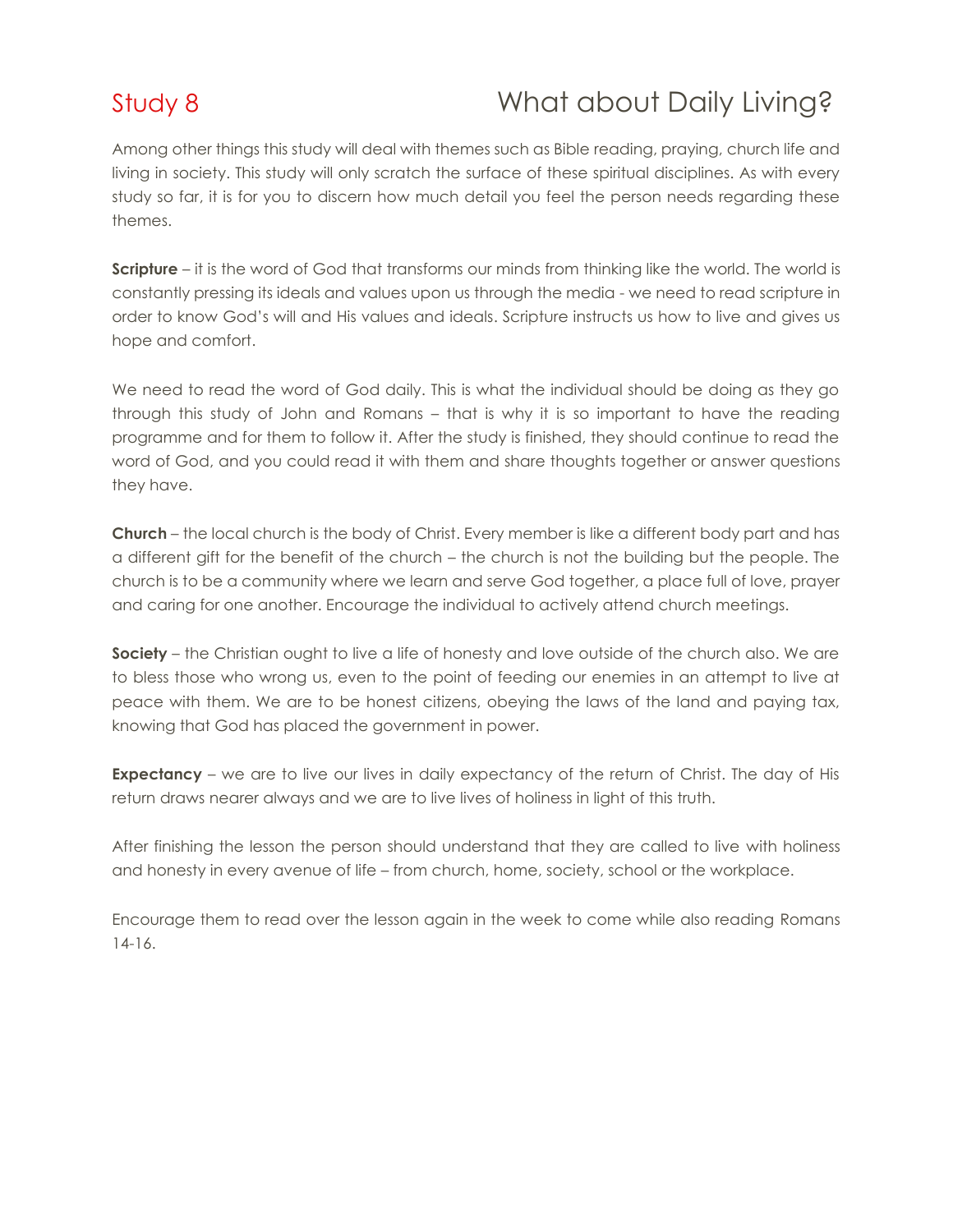| Study 8                                       | What about Daily Living?                                                                     |                   |
|-----------------------------------------------|----------------------------------------------------------------------------------------------|-------------------|
|                                               | Scripture                                                                                    | [Romans 12:1-2]   |
|                                               | What are we to do with our bodies? Present them to God as living sacrifice [V1]              |                   |
|                                               | [v2] What are we not to do? <u>Conform to this world</u>                                     |                   |
|                                               | How are we transformed? As we renew our minds [v2]                                           |                   |
|                                               | What does Paul call scripture? <u>Cacles (words)</u> [3:2]                                   |                   |
|                                               | What does scripture do? Instructs us, gives us hope [15:4]                                   |                   |
|                                               | As we read scripture, what will we know? __ The perfect will off God [12:2]                  |                   |
|                                               | Church                                                                                       | [Romans 12:4-13]  |
|                                               | How does Paul describe the church? A body of many body parts [V4-5]                          |                   |
|                                               |                                                                                              |                   |
|                                               | Why do we have these? _____ To help the church _________________________________             |                   |
|                                               | How are we to treat each other? With sacrificial love [v9-10]                                |                   |
|                                               | What are we to continue in? Constant prayer [v12]                                            |                   |
|                                               | What two things does v13 ask of us? Giving and hospitality <b>COVID-1000</b> What two things |                   |
|                                               | Society                                                                                      | [Romans 12-13]    |
|                                               | How are we to treat those who wrong us? Bless them, don't get own back [12:14, 17]           |                   |
|                                               | What are we to give to those who wrong us? Food and drink [12:20]                            |                   |
|                                               | What are we to strive for? To live at peace with all men [12:18]                             |                   |
|                                               |                                                                                              |                   |
|                                               | How should we view the government? The ordinance and minister of God [13:2-4]                |                   |
|                                               | How should we behave toward the government? Obey [13:5]                                      |                   |
|                                               | What about tax? We should pay what is due<br>[13:6-7]                                        |                   |
|                                               | How are we to treat our neighbours? As we love ourselves [13:8-10]                           |                   |
| Expectancy                                    |                                                                                              | [Romans 13:11-14] |
|                                               | What is near? <u>Our full salvation from this earth</u> [v11]                                |                   |
|                                               | What is at hand? The day of Christ's appearing [v12]                                         |                   |
| What should we do? Live honest and holy lives | $[12-14]$                                                                                    |                   |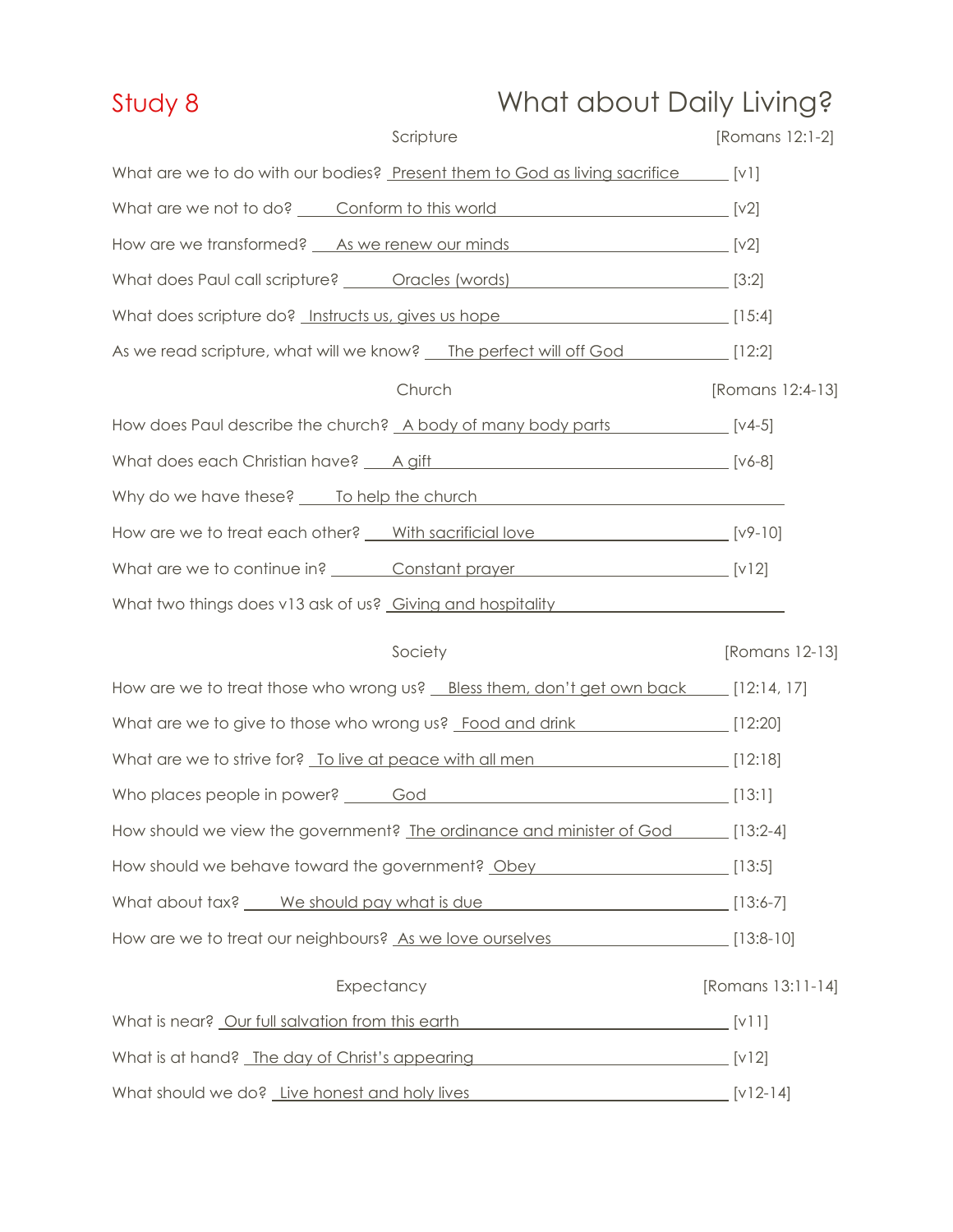### Study 9 Month is Liberty?

This study touches on the theme of our liberty in Jesus Christ. As Christians we have been set free from the law of the Old Testament and we are free from sin. However, we are not supposed to use our liberty to serve ourselves – instead we are to serve God and others. Legalism is when a person or group demands strict adherence to certain rules that are not actually laid down for us in scripture. License is when a person or group abandons many scriptural principles of holiness and obedience to God and live in sin, declaring that they are free in Christ. Liberty, however, is different; liberty means we have been set free from both legalism and license and we can now live by the Spirit of God.

You may want to read 1 Corinthians 8 and Galatians 5 before you take the individual through this lesson as similar principles are taught in these passages.

**The Weak and the Strong** – sadly, because this theme is so often ignored in Christianity, it has become quite a complicated issue. However, if we follow the principles laid down in Romans, things should become clear. There are believers who think that certain things are sinful – even though they are not. Such people judge those who don't think it is sinful while the person who doesn't think it is sinful doesn't consider that his brother or sister in Christ stumbles through them. Both of these attitudes are wrong. The weak believer is not to judge the strong believer's liberty, remembering that Christ is the Judge. Meanwhile, the strong believer is encouraged to not exercise his liberty in such a way that will cause his brother or sister to stumble. We are commanded to please each other more than ourselves.

**Paul's Liberty** – Paul and the people he mentions in this passage used their liberty for the furtherance of the gospel and the encouragement of the brethren. They didn't use their liberty to serve themselves, but rather to serve God and others.

**False Teaching** – false teaching is different from the strong believer walking in liberty. False teaching, whether it is a demand in legalism or a push toward license is dangerous and anyone who teaches such must be marked and avoided. Such people don't always appear as false teachers, with their bright smiles and soft words, however, when we study their message and see their manner of living, we may note that they do not teach the truth.

After finishing the lesson the person should understand that they have been set free and that they can now use their freedom to serve God and others – not self – the service of self is slavery to sin. They should understand that as well as exercising their liberty they must be careful not to judge another believer's freedom, nor to cause another brother or sister to stumble through their own.

Encourage them to read over the lesson again in the week to come while also reading John 18- 21.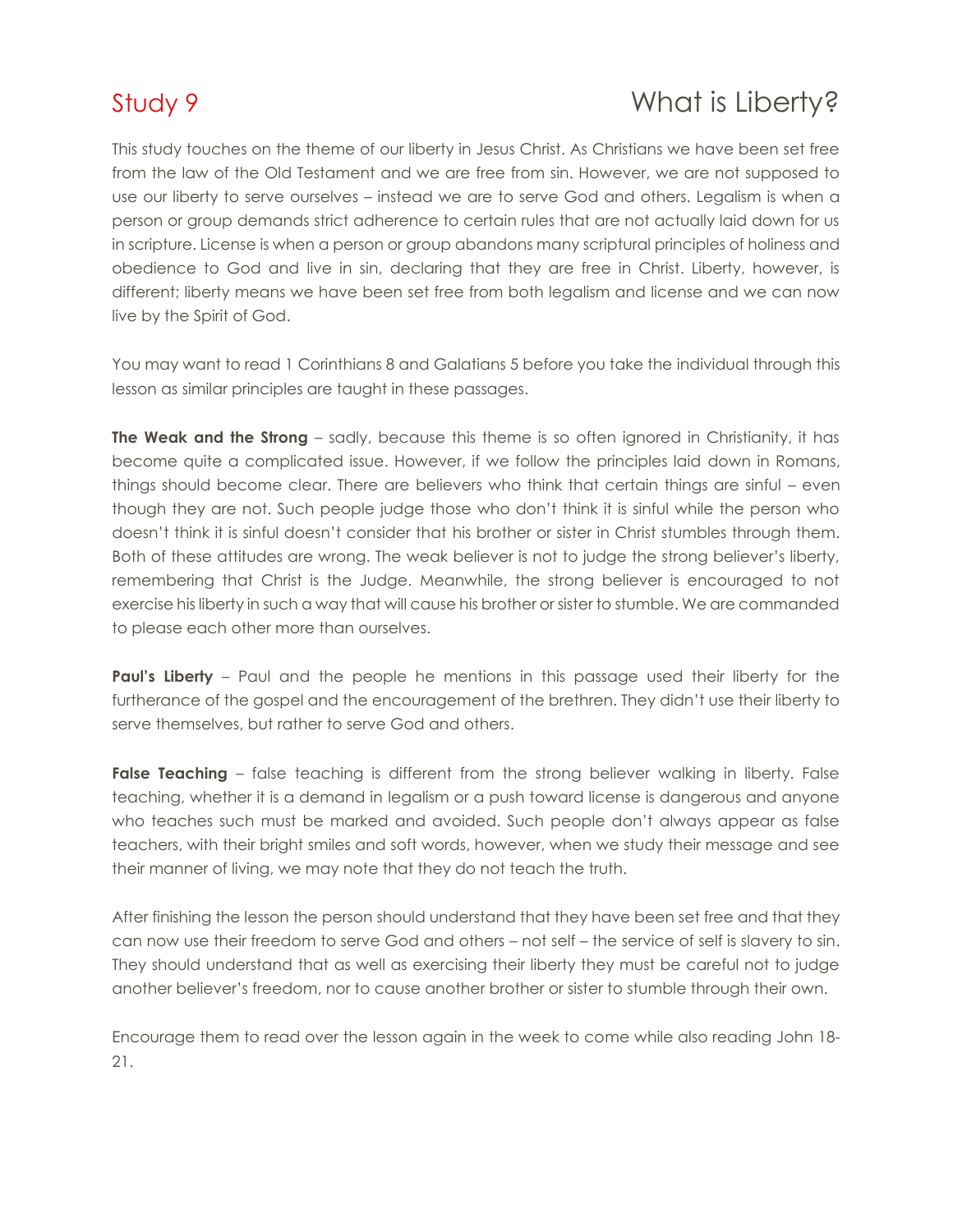## Study 9 What is Liberty?

| The Weak and the Strong<br>[Romans 14:1-15:7]                                                 |
|-----------------------------------------------------------------------------------------------|
| What are the two types of believer here? <u>Strong and Weak [14:1-2, 15:1]</u>                |
| What were the two thoughts about eating meat? $\frac{1}{2}$ lt's okay/lt's not okay [14:2]    |
| What were the two thoughts about special days? <u>Should have one/Don't need one</u> [14:5]   |
| What was the strong believer to do? Receive without arguing and endure them [14:1, 15:1]      |
| What was every man to do? Be fully persuaded themselves [14:5]                                |
| What is the weak believer not to do? Judge his brothers liberty [14:3-4, 10-13]               |
| What was Paul convinced of? There is nothing unclean [14:14] [14:14]                          |
| What did he ask the strong to do? Nothing that would make his brother stumble [14:13, 15, 21] |
| What are we all to do? Follow peace, edify each other, please his neighbour [14:19, 15:2-3]   |
| Who is our Judge? __ Jesus Christ ___________________________________ [14:4-12]               |
| What will each of us do one day? Give an account to God of our own lives [14:12]              |
| Paul's Liberty<br>[Romans 15-16]                                                              |
| What did Paul do with his freedom? Spread the gospel, helped the saints [15:19-20, 25]        |
|                                                                                               |
| What did the Greeks do with their freedom? Gave to the saints in need [15:26-27]              |
| What did he urge the Romans to do with their freedom? <u>Strive in prayer for him [15:30]</u> |
| What did Paul's friends do with their freedom?                                                |
| Servant of the church [16:1-2]                                                                |
| Helped and laid down their lives [16:3-4]                                                     |
| Bestowed much labour on Paul and others [16:6]                                                |
| Went to prison for the faith [16:7]                                                           |
| Laboured hard for the Lord [16:9, 12, 21]                                                     |
| <b>False Teaching</b><br>[Romans 16:17-18]                                                    |
| What two things are we to do with those who don't teach the truth? Mark and Avoid [16:17]     |
| What/Who do these people serve? Themselves/their bellies<br>[16:18]                           |
| How do they deceive people? Good words and fair speeches<br>[16:18]                           |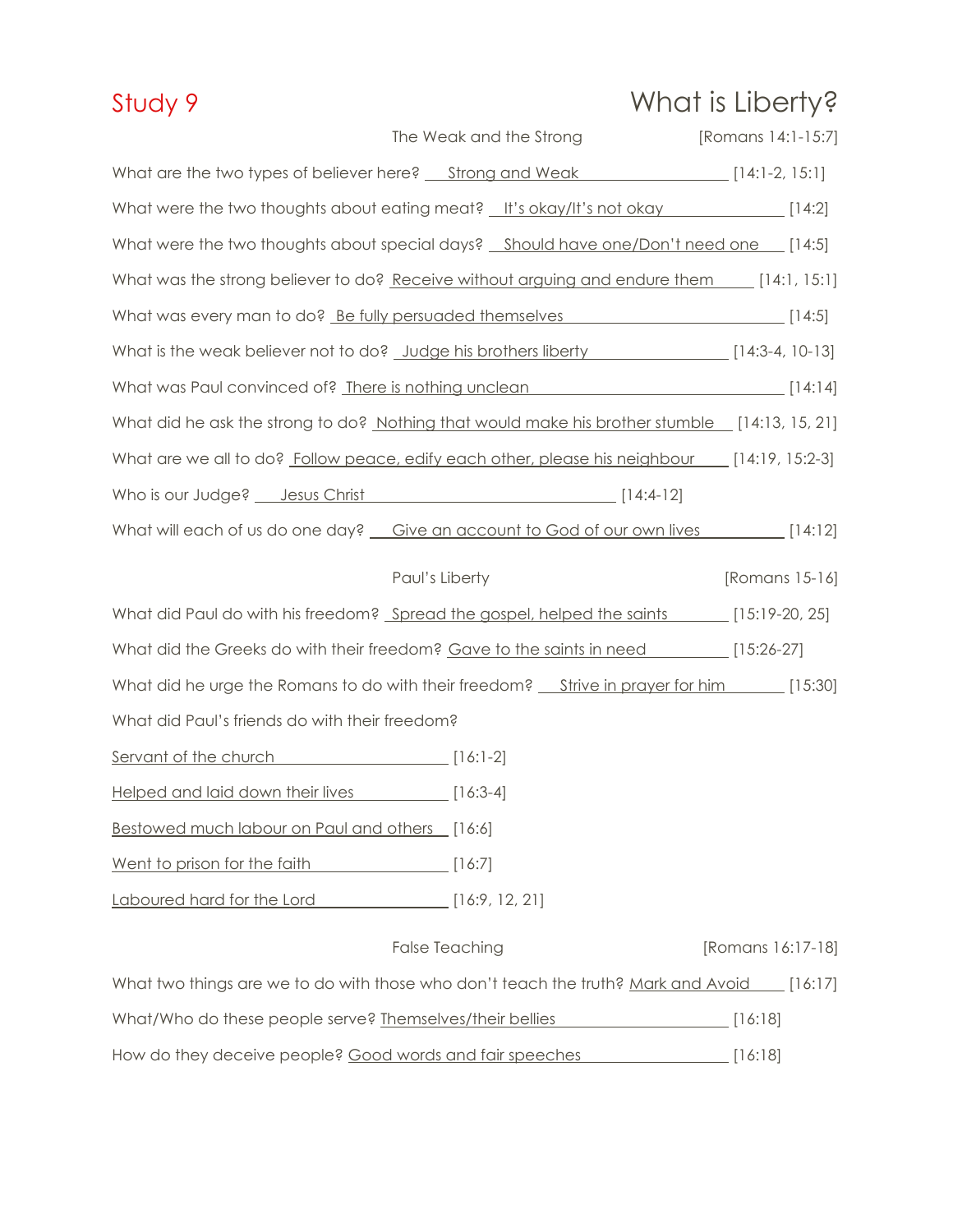### Study 10 What a Saviour!

This final study of Discovering Christianity serves as a review of the major themes touched on throughout the studies. This allows you to go over truths that you think the individual may not have grasped, or simply to reaffirm the important themes of Christianity.

**Christ's Trial** – the emphasis here is that Christ was innocent of all charges laid against Him. Remind the person you are taking through this study that this is God the Son being treated in such a way (as taught in study 1).

**Christ's Death** – the death of Christ was no accident or chance, this was planned from before the ages of time. This is highlighted by the fact that Christ continues to fulfill prophecy even as He is dying. The last words of Christ "it is finished" – means "done" or "paid for" or "complete". This means He paid the full price for sin and completed the work of taking the wrath of sinners (as taught in study 2 and 3).

**Christ's Resurrection** – Christ Jesus rose again. This truth is fundamental to the faith. If we do not believe this, we are not saved and if Christ did not rise, our faith is empty (Romans 10:9, 1 Corinthians 15:14). Christ's resurrection was proof that God was satisfied with the payment for sin and also enables Christ to empower us, intercede for us and indwell us (as taught in study 4-7).

**Christ's Commission** – a person who loves Christ will focus on going into the world with the gospel and building up his brothers and sisters in Christ (as taught in study 8-9). He will be willing to suffer for the cause of Christ, following his Master wherever He leads.

After finishing the lesson and the series the individual should have a basic understanding of the core principles of Christianity. They have not been "discipled" but have simply begun the discipleship process and you will need to continue encouraging them, praying for them and investing into them.

Perhaps the person has come to faith in Jesus Christ as you have gone through this study; begin to nurture them, share devotions with them and make sure they are coming to church.

Perhaps the person has gone through the whole study and has not yet come to faith in Christ but is still interested; keep praying for them, sharing the gospel them and inviting them to church.